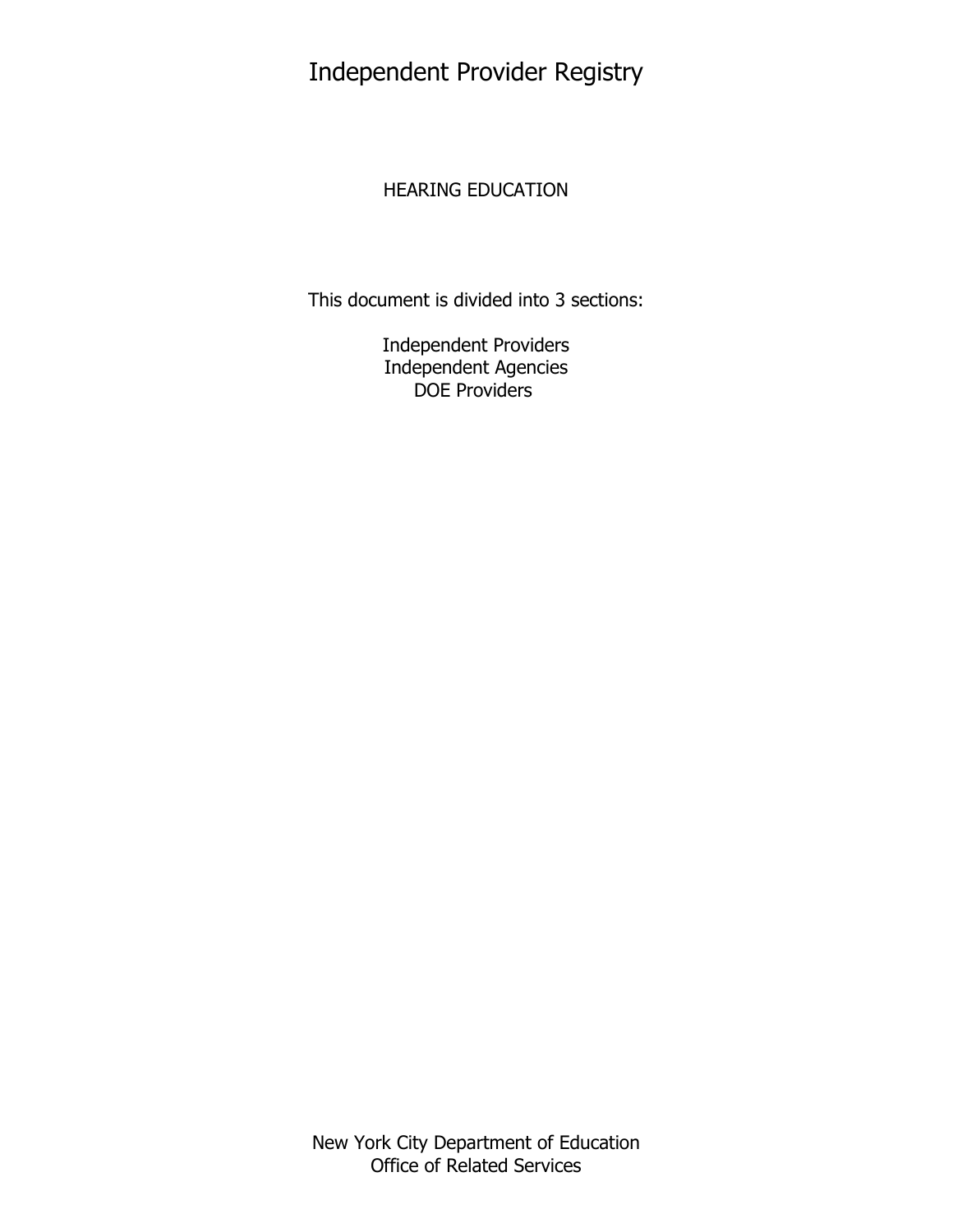Report Run Date: Jun 16, 2022

ECKER, HOLLIE NEW YORK, NY 10027 539 MANHATTAN AVE. Work Site: All Boroughs/Districts Email ID: [hollie.ecker@gmail.com](mailto:hollie.ecker@gmail.com) 212-300-4986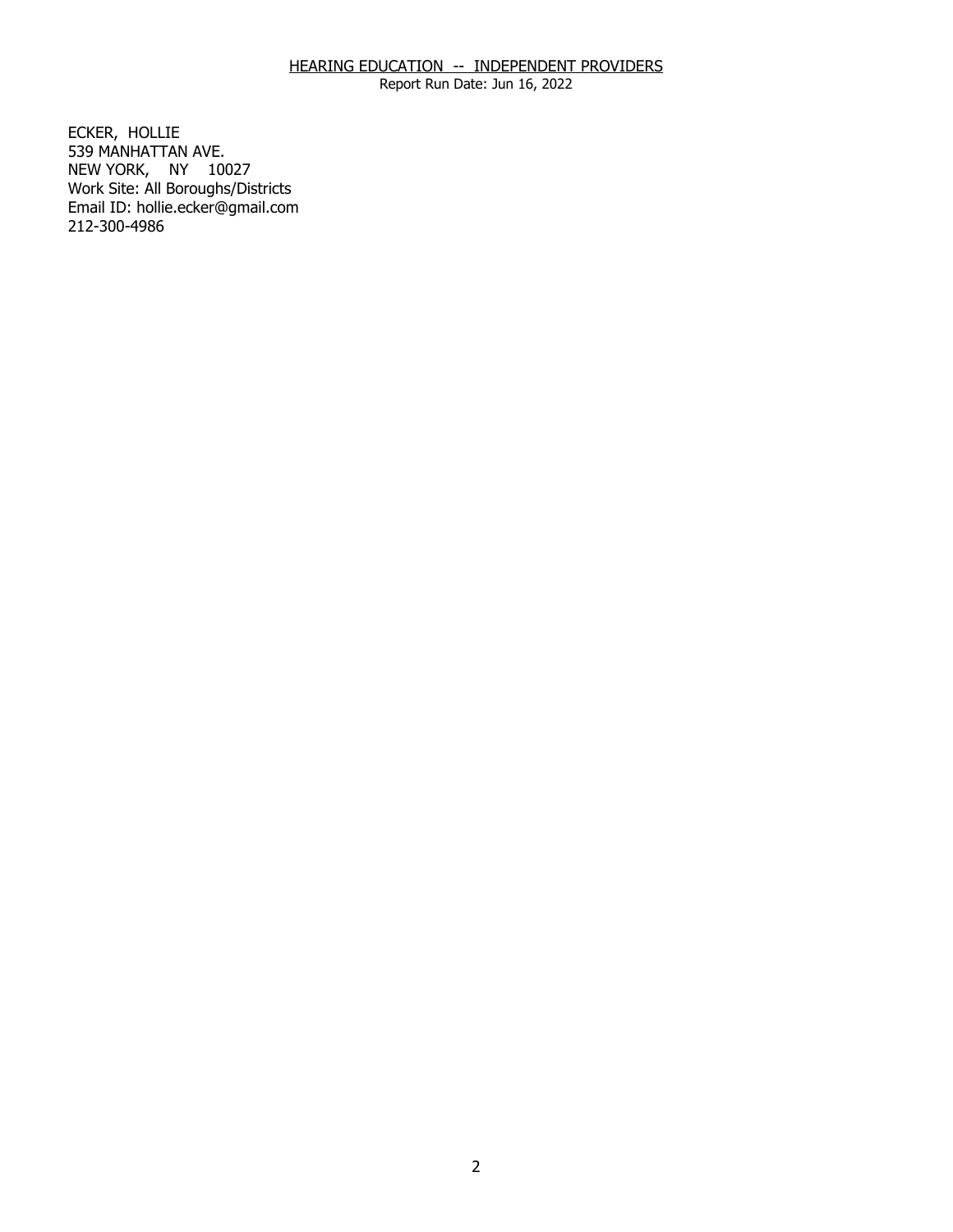Report Run Date: Jun 16, 2022

HEALY, JANE NEW YORK, NY 10128 246 EAST 90TH STREET Work Site: Bronx All Districts Email ID: [janiehealy@aol.com](mailto:janiehealy@aol.com)  212-828-8704

MORRIS, CHRISTINE New York, NY 10040 900 Wst 190th Street Work Site: Bronx All Districts Email ID: [chmorris2@gmail.com](mailto:chmorris2@gmail.com)  609-280-8033

NOMI, MARISA NEW YORK, NY 10026 149 WEST 119 STREET Work Site: Bronx All Districts Email ID: [m.mieko.n@gmail.com](mailto:m.mieko.n@gmail.com)  646-707-3469

SMOLEN, ELAINE New York, NY 10032 565 W 169 Street Apt 2E Work Site: Bronx All Districts Email ID: [elaine.smolen@gmail.com](mailto:elaine.smolen@gmail.com)  201-452-1210

WITTNER, ILENE NEW YORK, NY 10021 240 EAST 76TH ST Work Site: Bronx All Districts Email ID: [ilenew@aol.com](mailto:ilenew@aol.com) 212-396-0688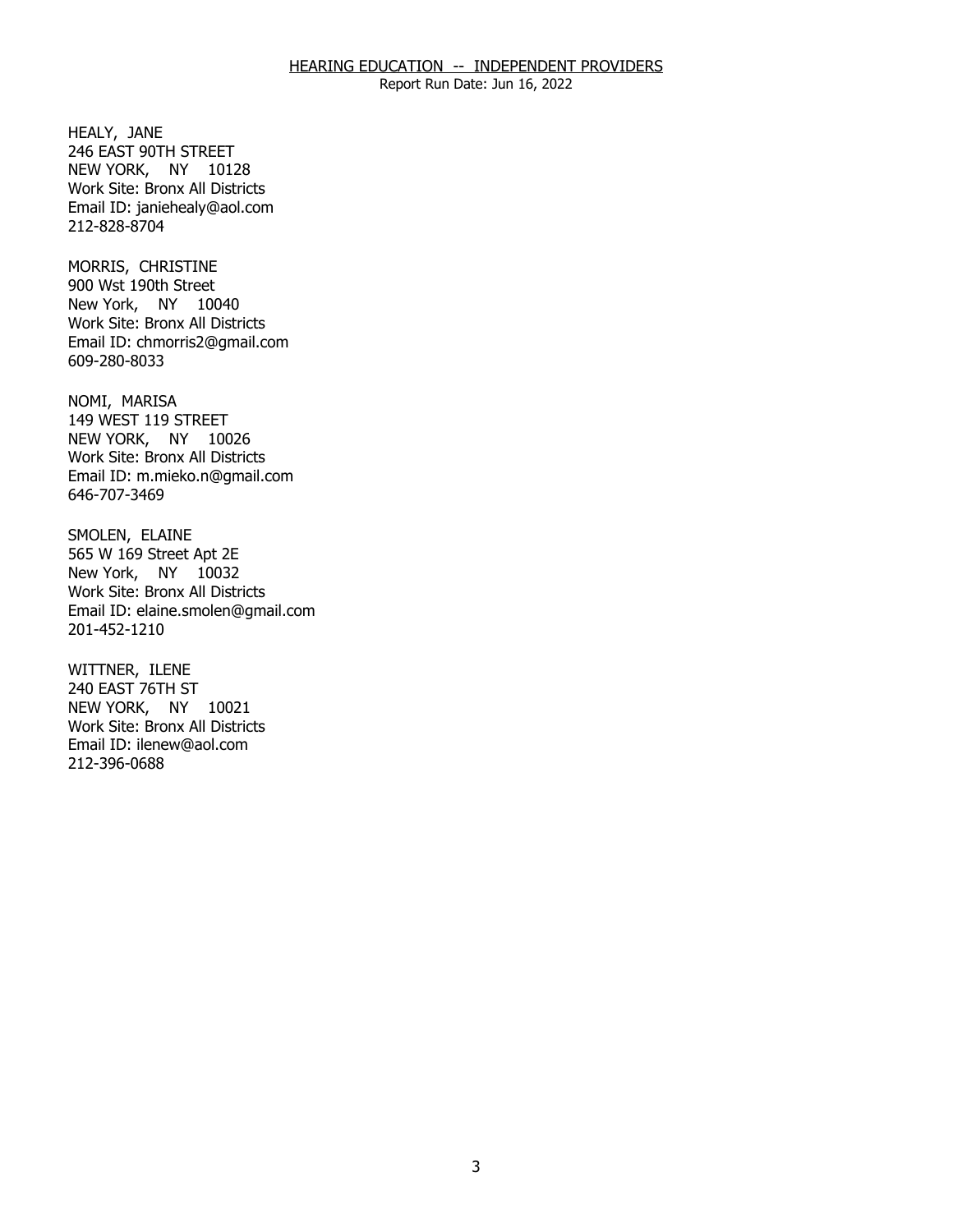Report Run Date: Jun 16, 2022

ABDELOADER, HIA Kew Gardens, NY 11415 84-39 Lefferts Blvd Work Site: Brooklyn All Districts Email ID: [HiaAbdelTOD@gmail.com](mailto:HiaAbdelTOD@gmail.com)  718-795-6323

BENEZRA, STELLA<br>362 15th Street New York, NY 11215 Work Site: Brooklyn All Districts Email ID: [stella.benezra@gmail.com](mailto:stella.benezra@gmail.com) 917-250-0642

BENJAMIN, CARYN BROOKLYN, NY 11217 230 ASHLAND PLACE Work Site: Brooklyn All Districts Email ID: [cbenjamin2@schools.nyc.gov](mailto:cbenjamin2@schools.nyc.gov) 917-576-2692

BURTON, COSAUNDRA BROOKLYN, NY 11236 1107 THOMAS S. BOYLAND Work Site: Brooklyn All Districts Email ID: [teacherhesdhh@yahoo.com](mailto:teacherhesdhh@yahoo.com) 718-385-5017

DITKOWICH, ARIELLE EAST HILLS, NY 11577 37 BLUEBIRD DRIVE Work Site: Brooklyn All Districts Email ID: [ARIELLE.DITKOWICH@GMAIL.COM](mailto:ARIELLE.DITKOWICH@GMAIL.COM)  516-626-9544

FISCHER, SUSAN BROOKLYN, NY 11215 513 8TH AVENUE Work Site: Brooklyn All Districts Email ID: [pfischer3@nyc.rr.com](mailto:pfischer3@nyc.rr.com)  718-788-5412

FRIEDMAN, LISA<br>PO BOX 900-682 FAR ROCKAWAY, NY 11690 Work Site: Brooklyn All Districts Email ID: [lisafriedman47@gmail.com](mailto:lisafriedman47@gmail.com)  516-314-4518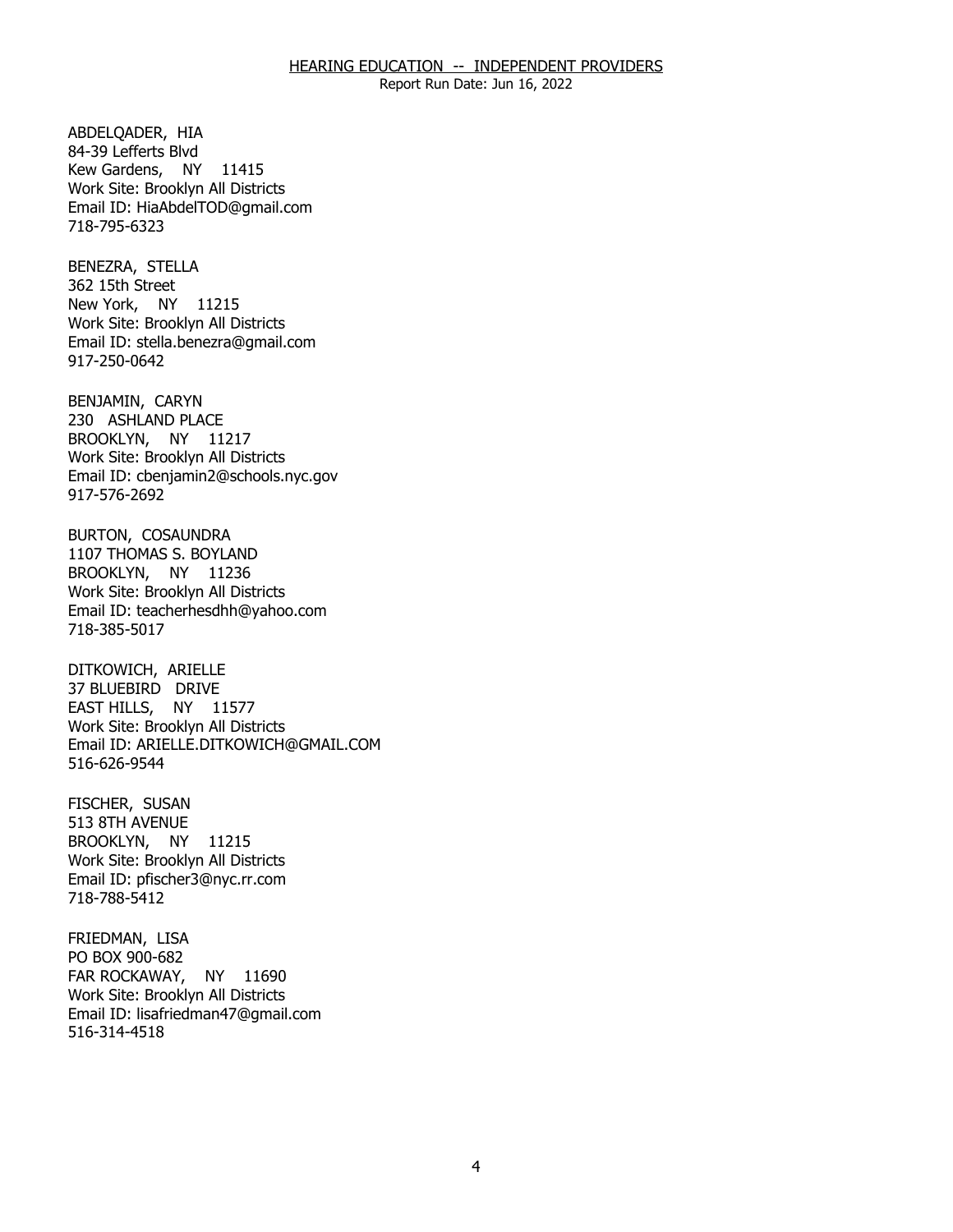Report Run Date: Jun 16, 2022

GERARDI WOFSE, TONI<br>5614 AVENUE T BROOKLYN, NY 11234 Work Site: Brooklyn All Districts Email ID: [tgerardiwofse@schools.nyc.gov](mailto:tgerardiwofse@schools.nyc.gov)  718-998-0298

HEALY, JANE NEW YORK, NY 10128 246 EAST 90TH STREET Work Site: Brooklyn All Districts Email ID: [janiehealy@aol.com](mailto:janiehealy@aol.com)  212-828-8704

HECHT, BONNIE NORTH WOODMERE, NY 11581 615 MICHELLE PLACE Work Site: Brooklyn All Districts Email ID: [bhecht2@schools.nyc.gov](mailto:bhecht2@schools.nyc.gov)  516-791-3661

KAFKO, DONNA BROOKLYN, NY 11201 63 DEAN STREET Work Site: Brooklyn All Districts Email ID: [dkafko@hotmail.com](mailto:dkafko@hotmail.com) 917-620-7294

NESTER, KENDAHL New York City, NY 10019 355 W 51st Street Work Site: Brooklyn All Districts Email ID: [kmnester1@gmail.com](mailto:kmnester1@gmail.com)  267-421-6183

NOMI, MARISA NEW YORK, NY 10026 149 WEST 119 STREET Work Site: Brooklyn All Districts Email ID: [m.mieko.n@gmail.com](mailto:m.mieko.n@gmail.com)  646-707-3469

 ROSENBERG, HELEN BROOKLYN, NY 11210 2069 NEW YORK AVENUE Work Site: Brooklyn All Districts Email ID: [helenar722@gmail.com](mailto:helenar722@gmail.com) 718-253-9336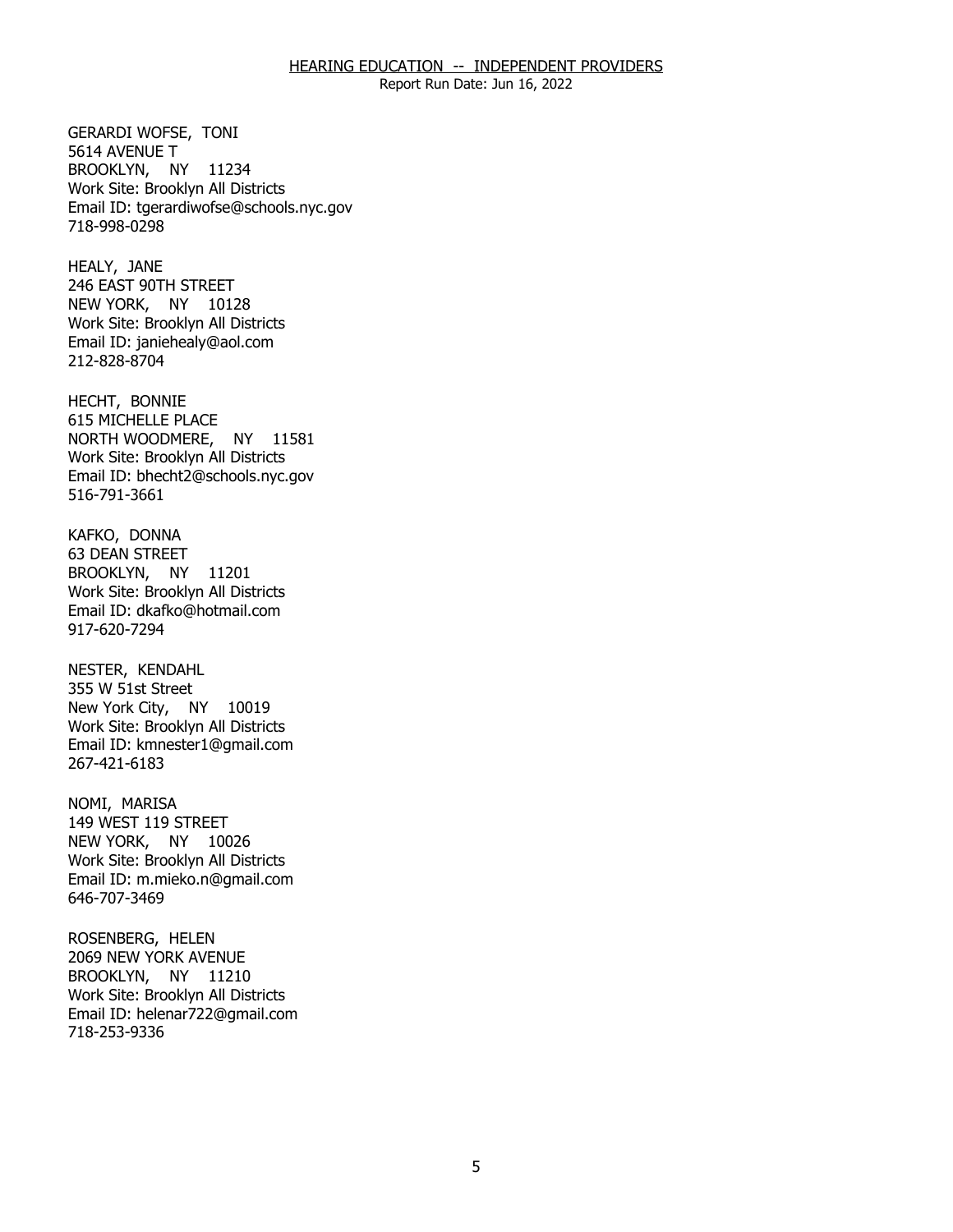Report Run Date: Jun 16, 2022

VILLEGAS, ANGELA<br>965 KENT AVE BROOKLYN, NY 11205 Work Site: Brooklyn All Districts Email ID: [ANGIV63@OPTONLINE.NET](mailto:ANGIV63@OPTONLINE.NET) 718-484-2436

 WEBER, ROCHELLE 1818 AVE L BROOKLYN, NY 11230 Work Site: Brooklyn All Districts Email ID: [rweberhes@gmail.com](mailto:rweberhes@gmail.com) 917-974-5460

ZAKAY, MADELINE Brooklyn, NY 11223 1726 East 5th Street Work Site: Brooklyn All Districts Email ID: [Madeline.mizrahi@gmail.com](mailto:Madeline.mizrahi@gmail.com) 732-865-0465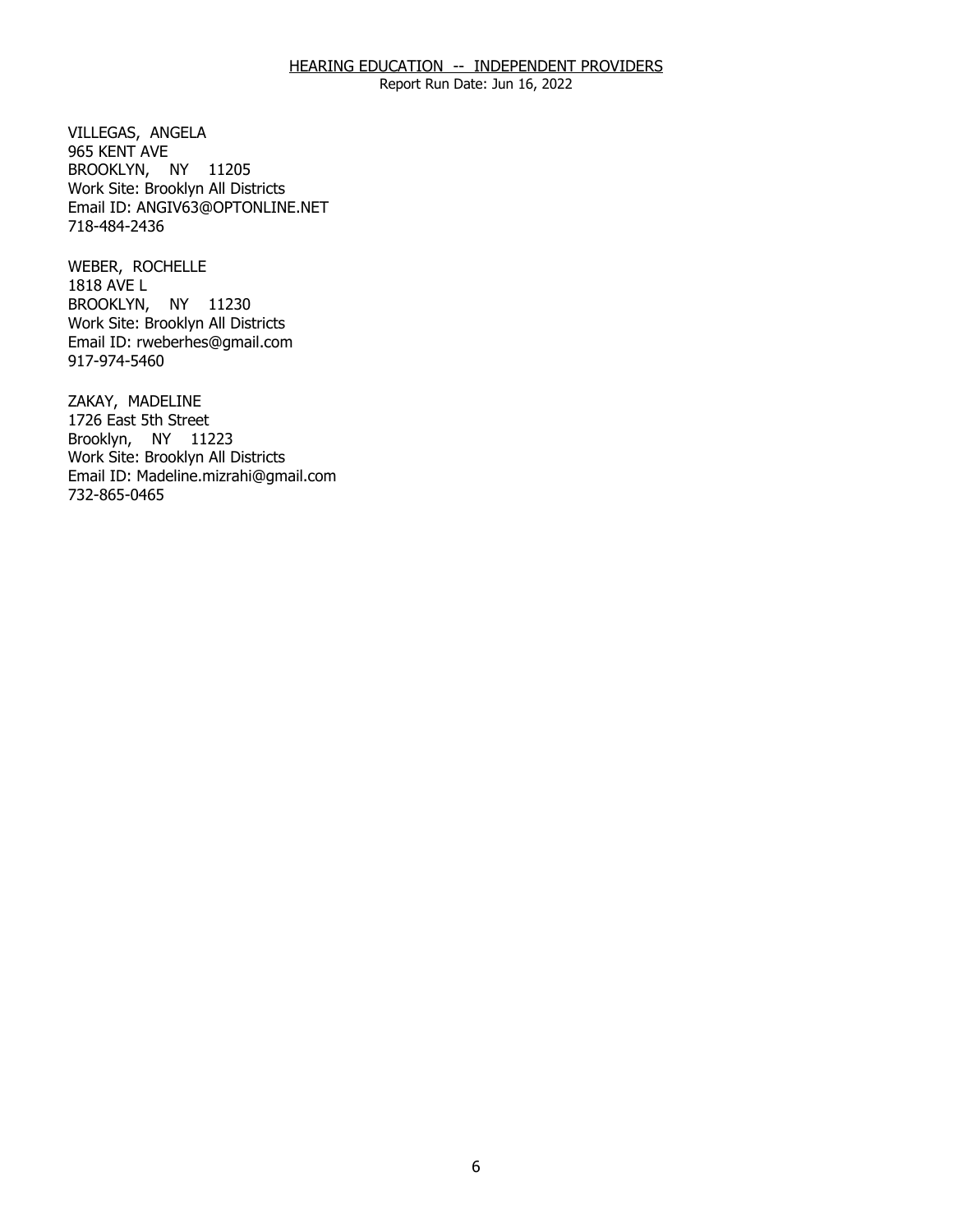Report Run Date: Jun 16, 2022

CARROLL, REGINA<br>175 68 STREET BROOKLYN, NY 11220 Work Site: Brooklyn D15 Email ID: [reginacc85@hotmail.com](mailto:reginacc85@hotmail.com)  718-680-6857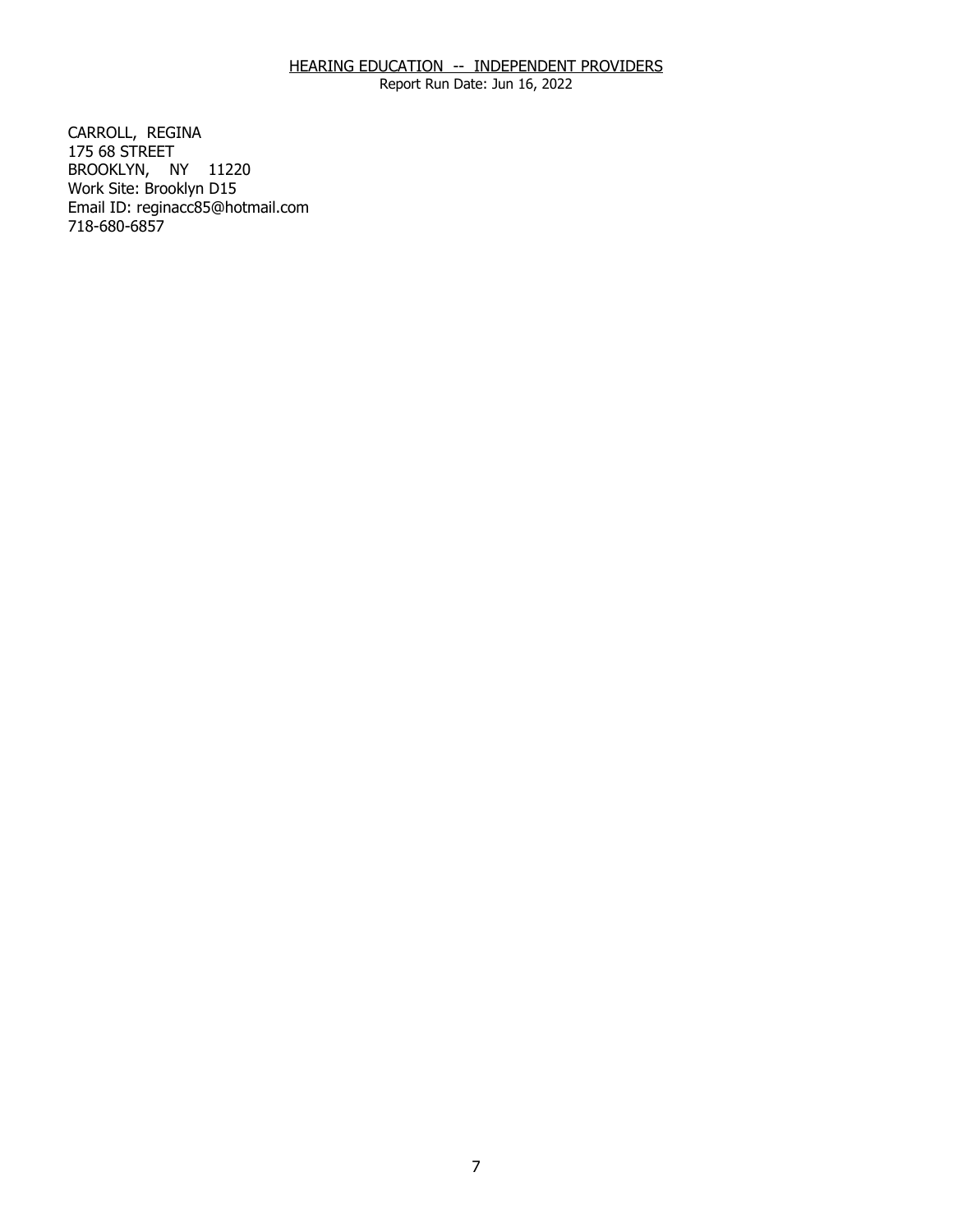Report Run Date: Jun 16, 2022

CARROLL, REGINA<br>175 68 STREET BROOKLYN, NY 11220 Work Site: Brooklyn D20 Email ID: [reginacc85@hotmail.com](mailto:reginacc85@hotmail.com)  718-680-6857

OBERLANDER, GAIL<br>387 Grand St New York, NY 10001 Work Site: Brooklyn D20 Email ID: [gailopodem@gmail.com](mailto:gailopodem@gmail.com) 917-991-6472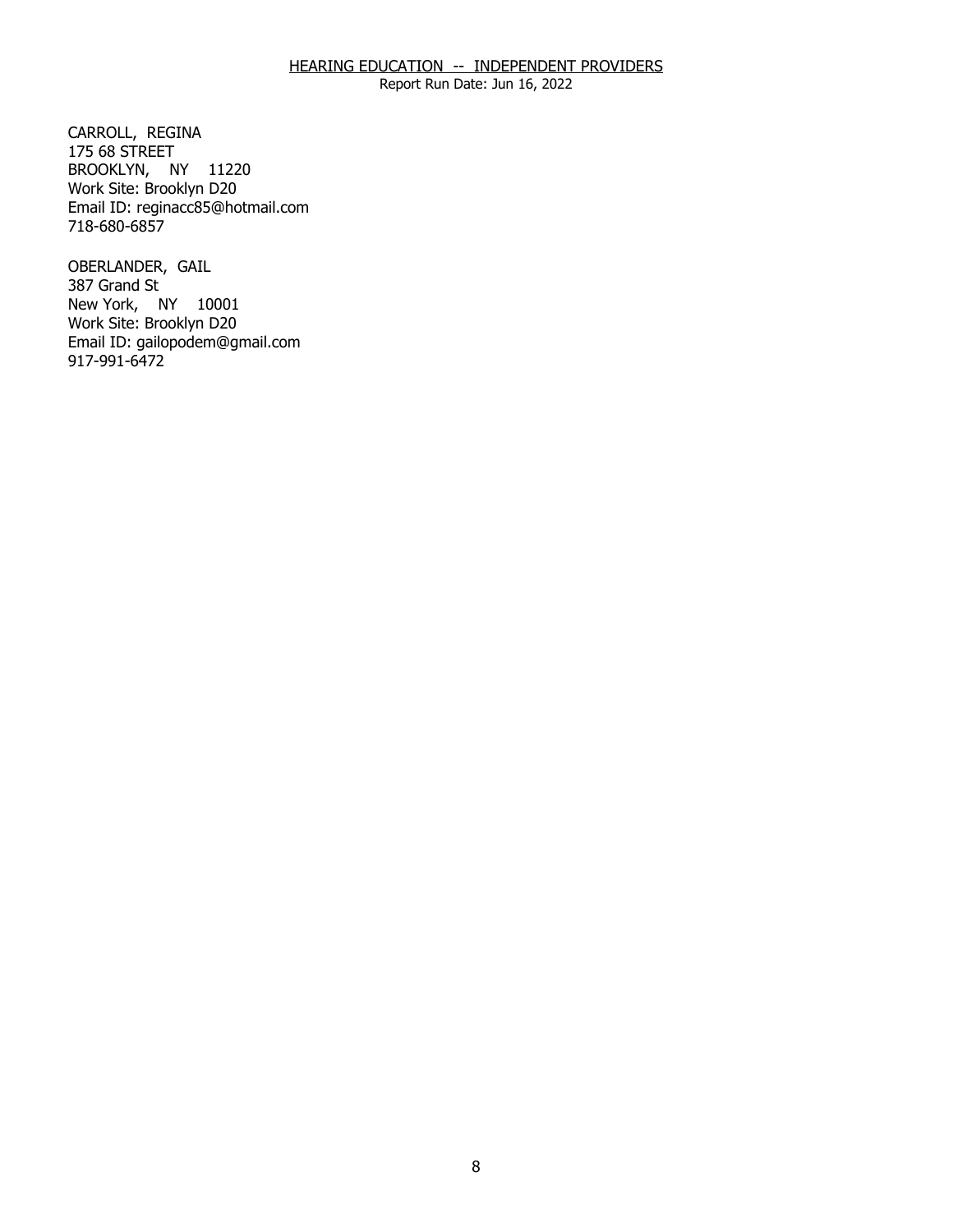Report Run Date: Jun 16, 2022

LEDERFEIND, ANNIE<br>3506 AVENUE L BROOKLYN, NY 11210 Work Site: Brooklyn D22 Email ID: [lederatod@gmail.com](mailto:lederatod@gmail.com)  718-692-3354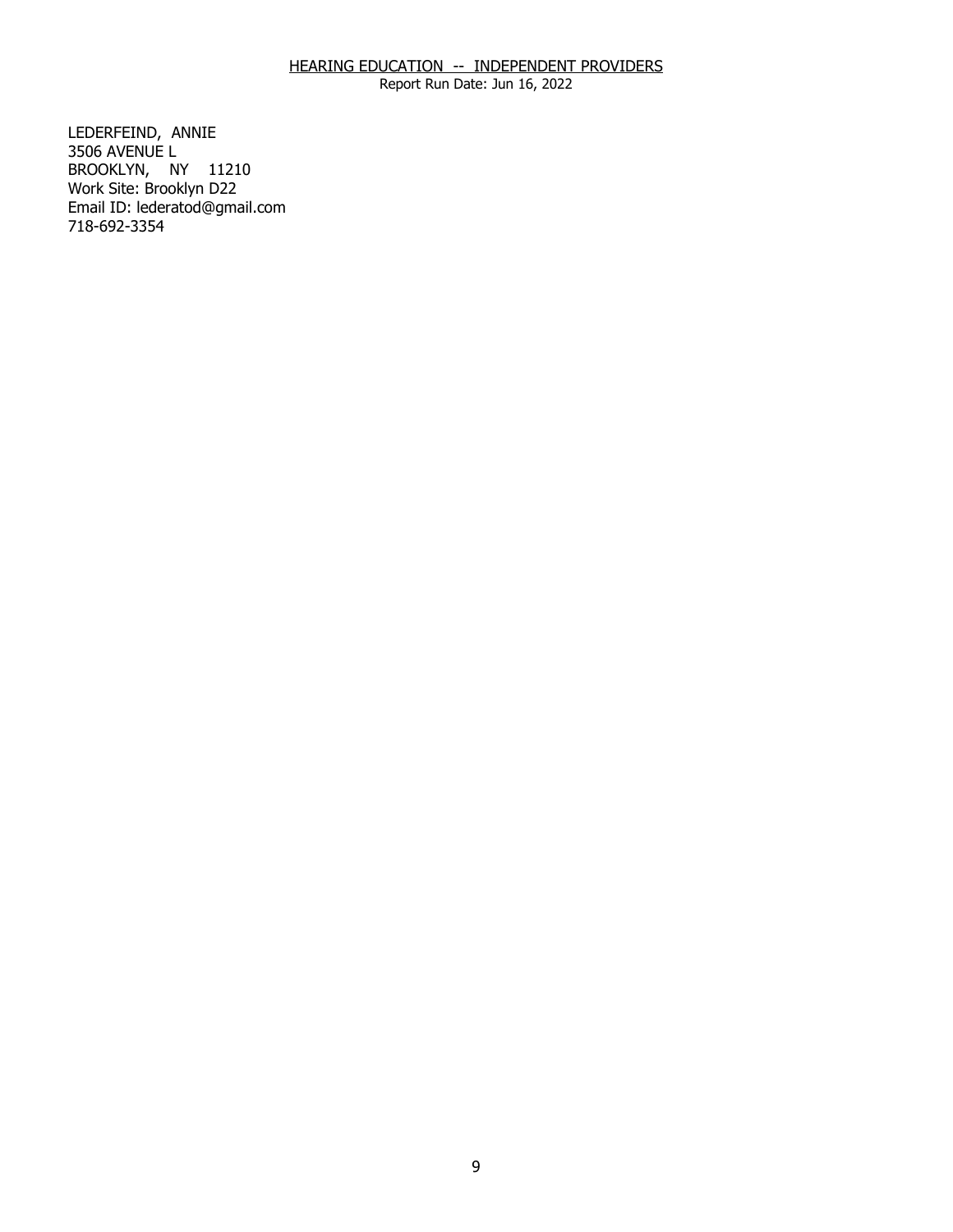Report Run Date: Jun 16, 2022

ABDELOADER, HIA Kew Gardens, NY 11415 84-39 Lefferts Blvd Work Site: Manhattan All Districts Email ID: [HiaAbdelTOD@gmail.com](mailto:HiaAbdelTOD@gmail.com)  718-795-6323

ANGLIN, MYRNELL NEW WINDSOR, NY 12553 103 PARKDALE DRIVE Work Site: Manhattan All Districts Email ID: [MANGLIN2@SCHOOLS.NYC.GOV](mailto:MANGLIN2@SCHOOLS.NYC.GOV) 845-522-8157

BENEZRA, STELLA<br>362 15th Street New York, NY 11215 Work Site: Manhattan All Districts Email ID: [stella.benezra@gmail.com](mailto:stella.benezra@gmail.com) 917-250-0642

DITKOWICH, ARIELLE<br>37 BLUEBIRD DRIVE EAST HILLS, NY 11577 Work Site: Manhattan All Districts Email ID: [ARIELLE.DITKOWICH@GMAIL.COM](mailto:ARIELLE.DITKOWICH@GMAIL.COM)  516-626-9544

HEALY, JANE NEW YORK, NY 10128 246 EAST 90TH STREET Work Site: Manhattan All Districts Email ID: [janiehealy@aol.com](mailto:janiehealy@aol.com)  212-828-8704

KAFKO, DONNA BROOKLYN, NY 11201 63 DEAN STREET Work Site: Manhattan All Districts Email ID: [dkafko@hotmail.com](mailto:dkafko@hotmail.com) 917-620-7294

LEVY, SIVAN New York, NY 10012 55 Spring Street Work Site: Manhattan All Districts Email ID: [sivanlevy1@gmail.com](mailto:sivanlevy1@gmail.com)  404-313-5503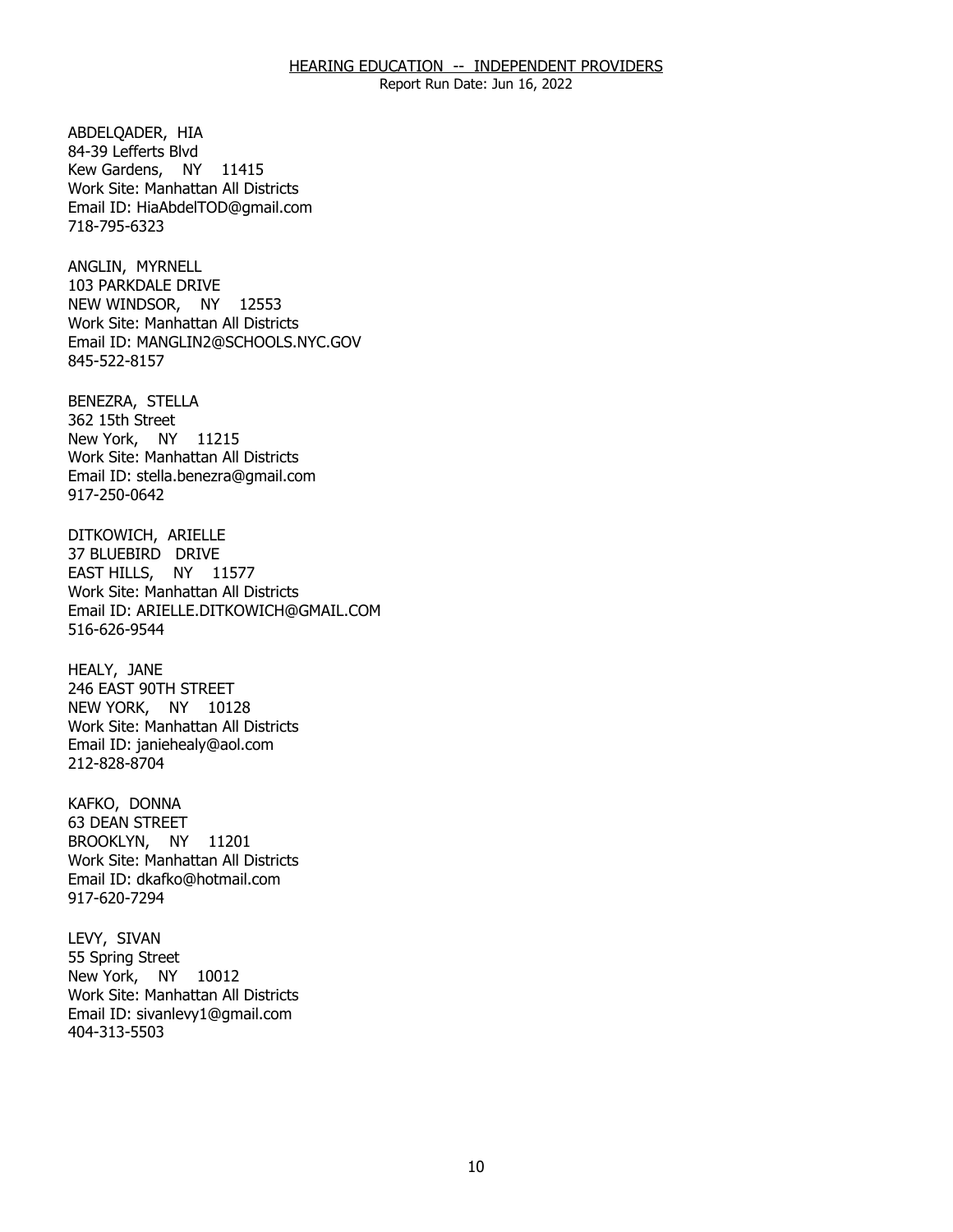Report Run Date: Jun 16, 2022

LUTZKER, JILL New York, NY 10021 345 East 69th Street Work Site: Manhattan All Districts Email ID: [jlutzker@hotmail.com](mailto:jlutzker@hotmail.com) 212-439-7929

MORRIS, CHRISTINE New York, NY 10040 900 Wst 190th Street Work Site: Manhattan All Districts Email ID: [chmorris2@gmail.com](mailto:chmorris2@gmail.com)  609-280-8033

NESTER, KENDAHL New York City, NY 10019 355 W 51st Street Work Site: Manhattan All Districts Email ID: [kmnester1@gmail.com](mailto:kmnester1@gmail.com)  267-421-6183

NOMI, MARISA NEW YORK, NY 10026 149 WEST 119 STREET Work Site: Manhattan All Districts Email ID: [m.mieko.n@gmail.com](mailto:m.mieko.n@gmail.com)  646-707-3469

PRELL, BRANDI New York, NY 10023 304 West 75th Street Work Site: Manhattan All Districts Email ID: [Brandiprell@gmail.com](mailto:Brandiprell@gmail.com) 201-638-1676

PRELL, BRITTANY NEW YORK, NY 10028 1520 YORK AVENUE Work Site: Manhattan All Districts Email ID: [BRITTANY.PRELL@GMAIL.COM](mailto:BRITTANY.PRELL@GMAIL.COM) 201-638-7240

RECKSON, KAREN<br>24 BEACH PLACE MAPLEWOOD, NJ 07040 Work Site: Manhattan All Districts Email ID: [KRECKSON1@GMAIL.COM](mailto:KRECKSON1@GMAIL.COM) 973-763-9264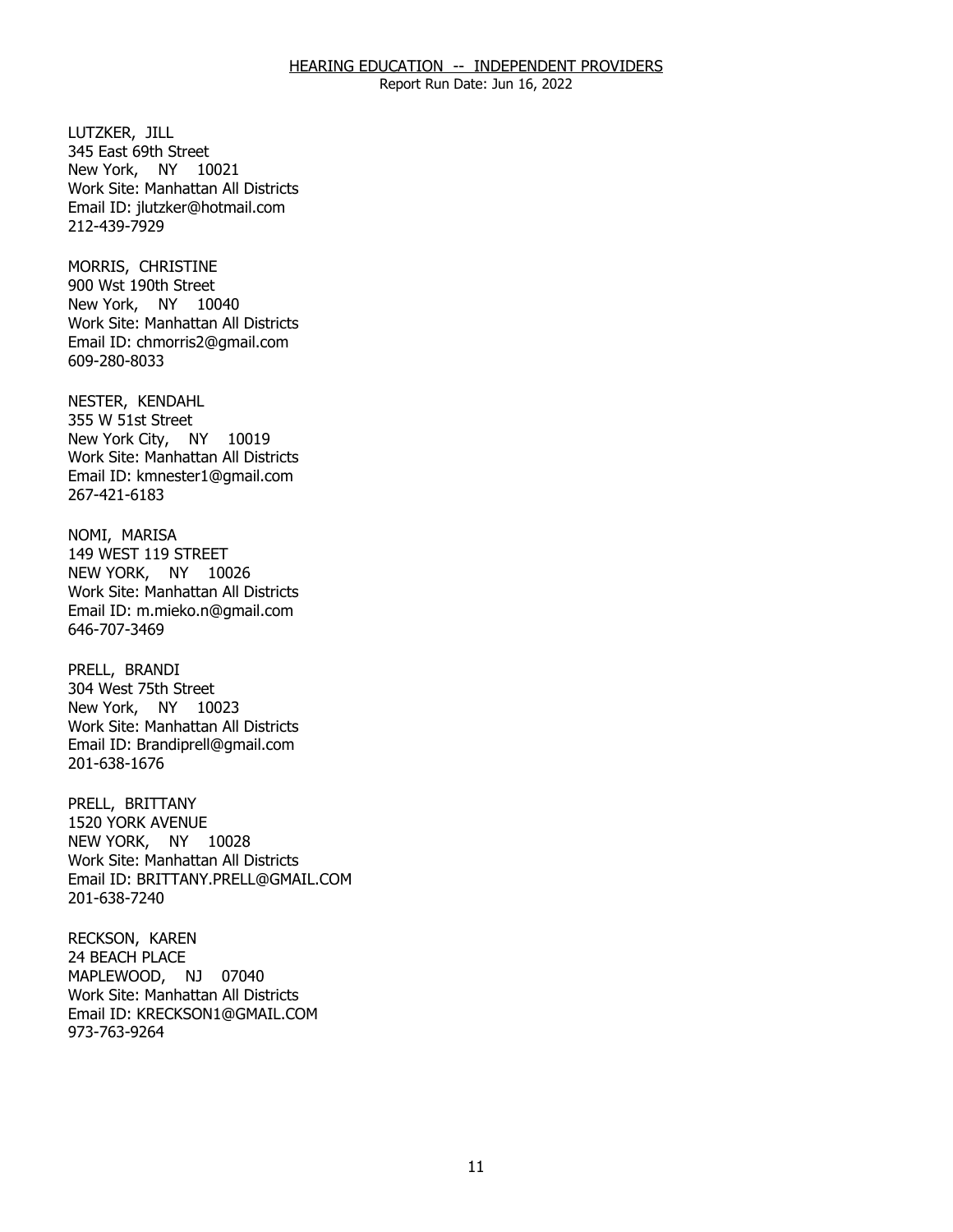Report Run Date: Jun 16, 2022

RICCO, PATRICIA RUMSON, NJ 07760 67 BLACKPOINT ROAD Work Site: Manhattan All Districts Email ID: [pricco2@schools.nyc.gov](mailto:pricco2@schools.nyc.gov)  732-842-5484

ROBINS, SAMANTHA<br>200 East 71 Street New York, NY 10021 Work Site: Manhattan All Districts Email ID: [sammierobins@gmail.com](mailto:sammierobins@gmail.com) 917-207-8576

SELZNICK, DANA<br>325 E 79 Street New York, NY 10075 Work Site: Manhattan All Districts Email ID: [danawallack@gmail.com](mailto:danawallack@gmail.com)  407-697-2426

SMOLEN, ELAINE New York, NY 10032 565 W 169 Street Apt 2E Work Site: Manhattan All Districts Email ID: [elaine.smolen@gmail.com](mailto:elaine.smolen@gmail.com)  201-452-1210

TUNISON, ELLIE PLAINFIELD, NJ 07062 1400 SOUTH AVENUE APT Work Site: Manhattan All Districts Email ID: [ETUNISON@GMAIL.COM](mailto:ETUNISON@GMAIL.COM)  908-616-4541

TURNER, ADRIELLE New York, NY 10032 509 West 155th Street Work Site: Manhattan All Districts Email ID: [turner.adrielle@gmail.com](mailto:turner.adrielle@gmail.com)  909-434-4833

WITTNER, ILENE<br>240 EAST 76TH ST NEW YORK, NY 10021 Work Site: Manhattan All Districts Email ID: [ilenew@aol.com](mailto:ilenew@aol.com) 212-396-0688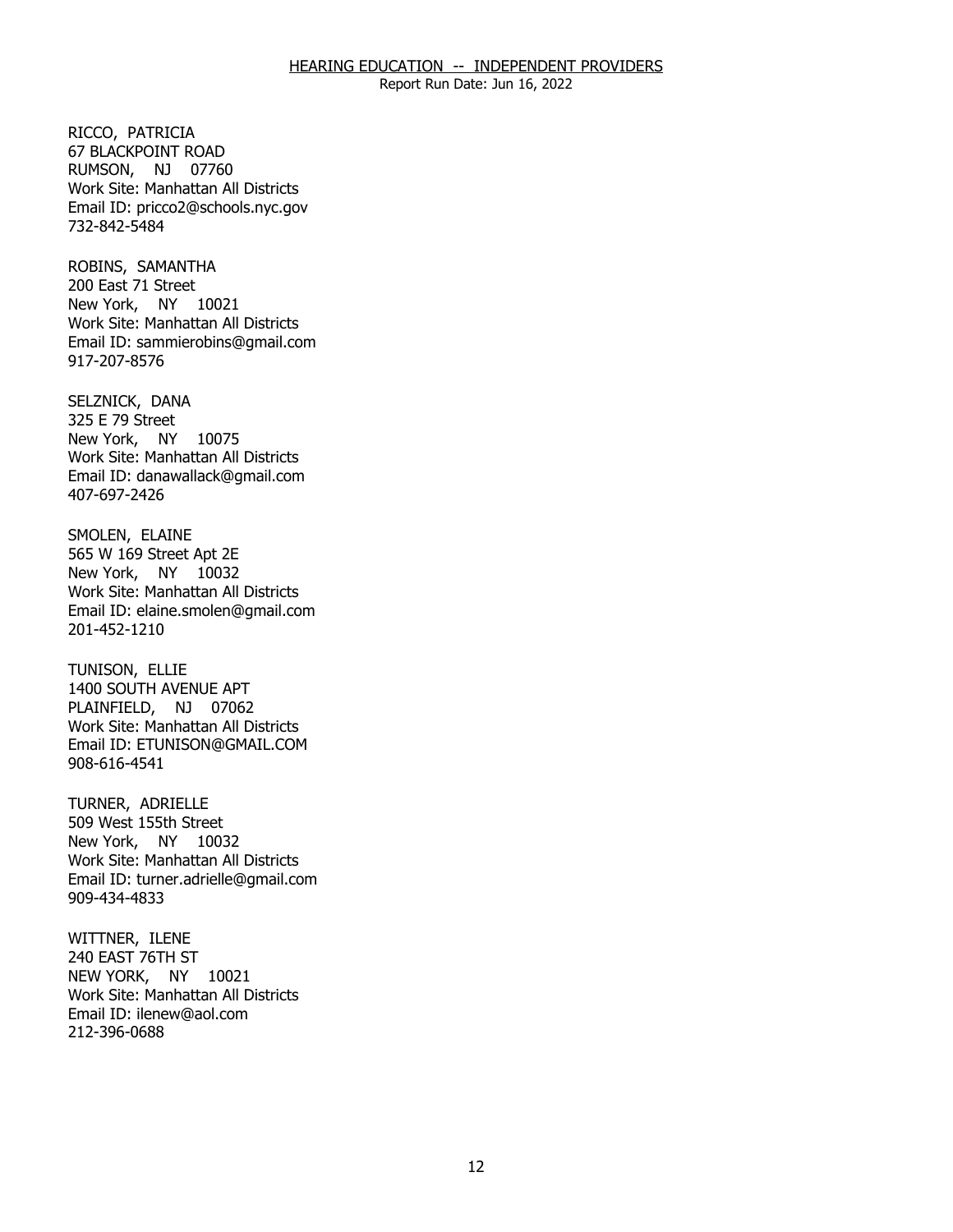Report Run Date: Jun 16, 2022

ZAKAY, MADELINE Brooklyn, NY 11223 1726 East 5th Street Work Site: Manhattan All Districts Email ID: [Madeline.mizrahi@gmail.com](mailto:Madeline.mizrahi@gmail.com) 732-865-0465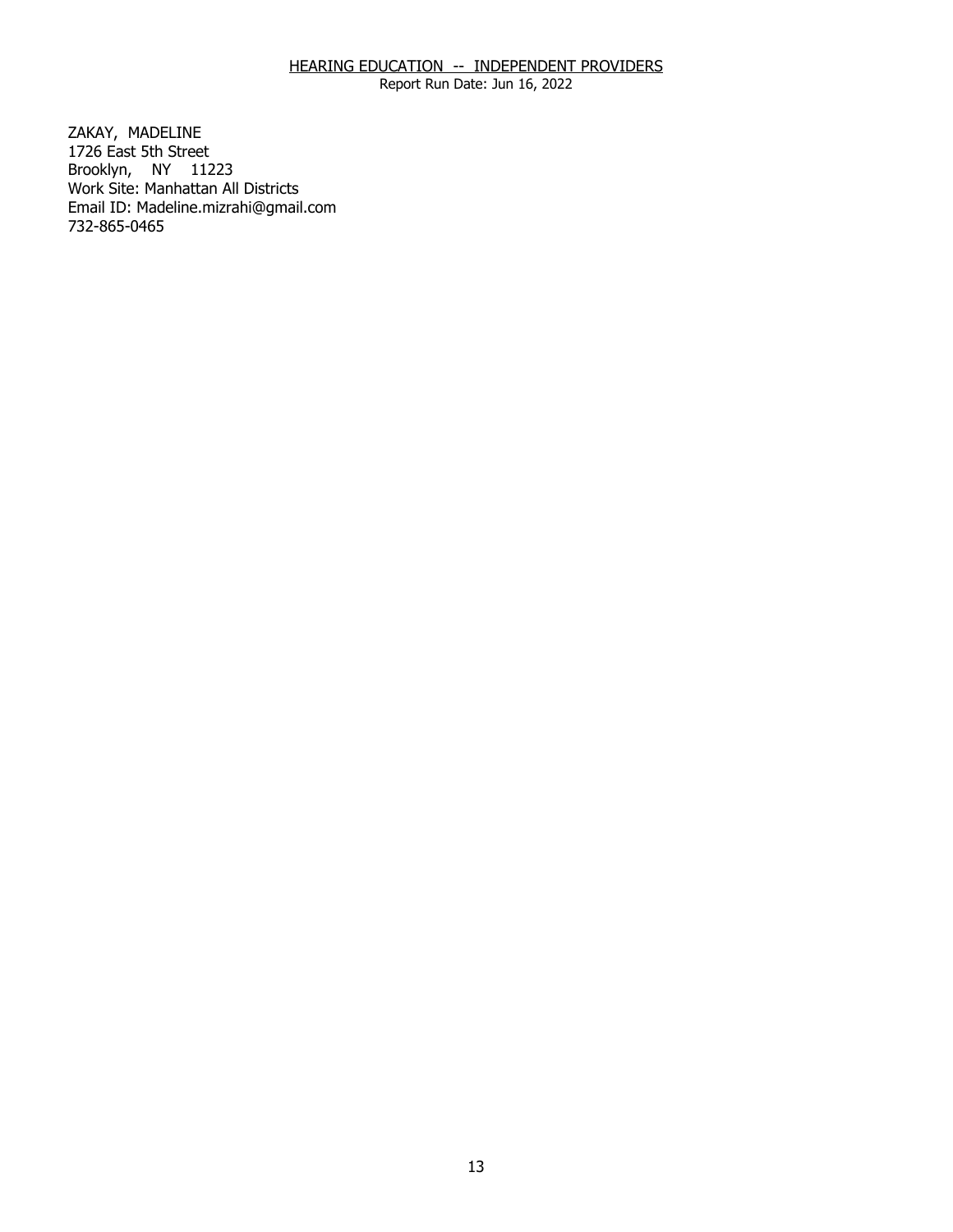Report Run Date: Jun 16, 2022

OBERLANDER, GAIL<br>387 Grand St New York, NY 10001 Work Site: Manhattan D1 Email ID: [gailopodem@gmail.com](mailto:gailopodem@gmail.com) 917-991-6472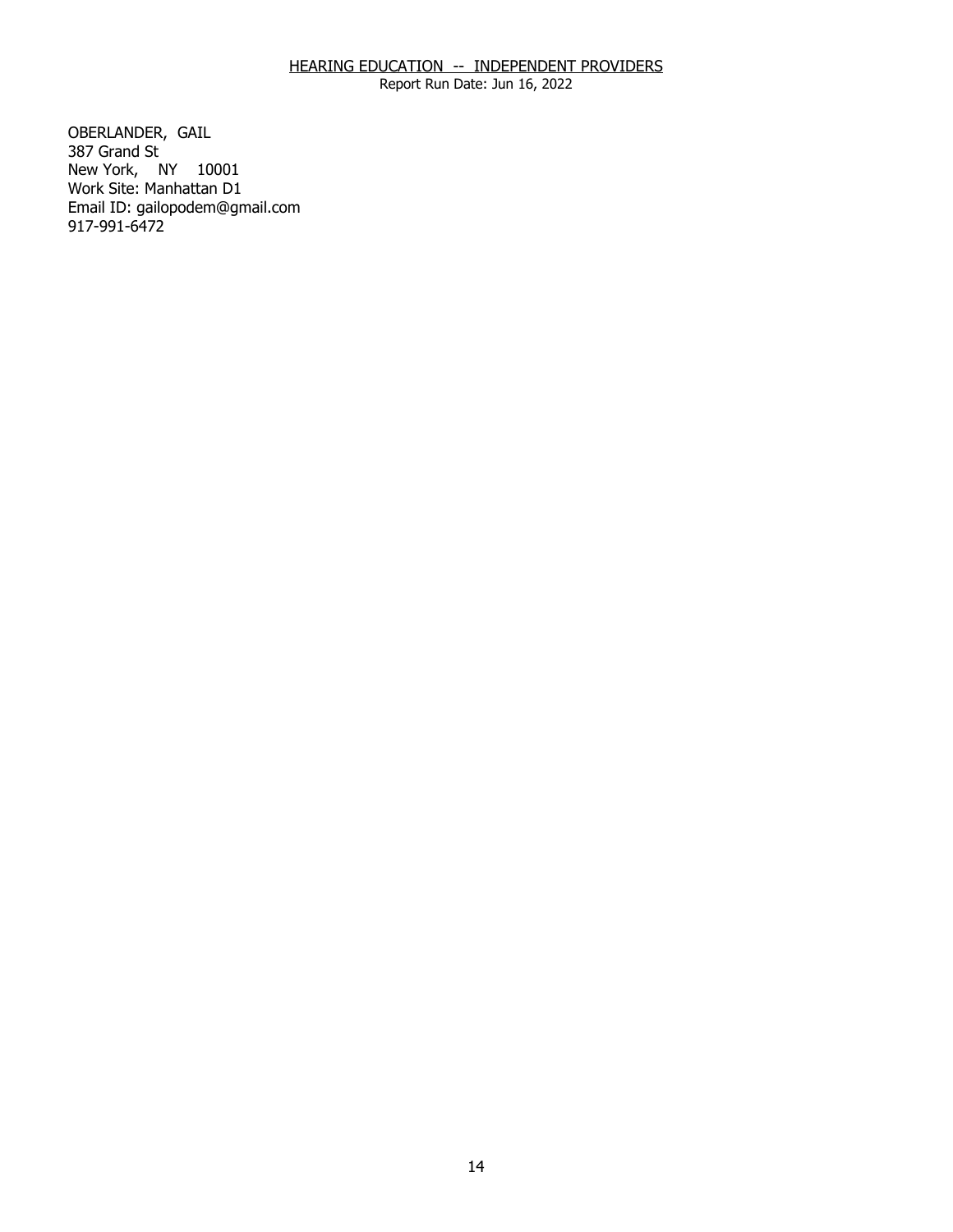Report Run Date: Jun 16, 2022

LIPKOWITZ, SUSAN New York, NY 10128 515 East 88th Street Work Site: Manhattan D2 Email ID: [slipkowi@hunter.cuny.edu](mailto:slipkowi@hunter.cuny.edu)  917-816-7270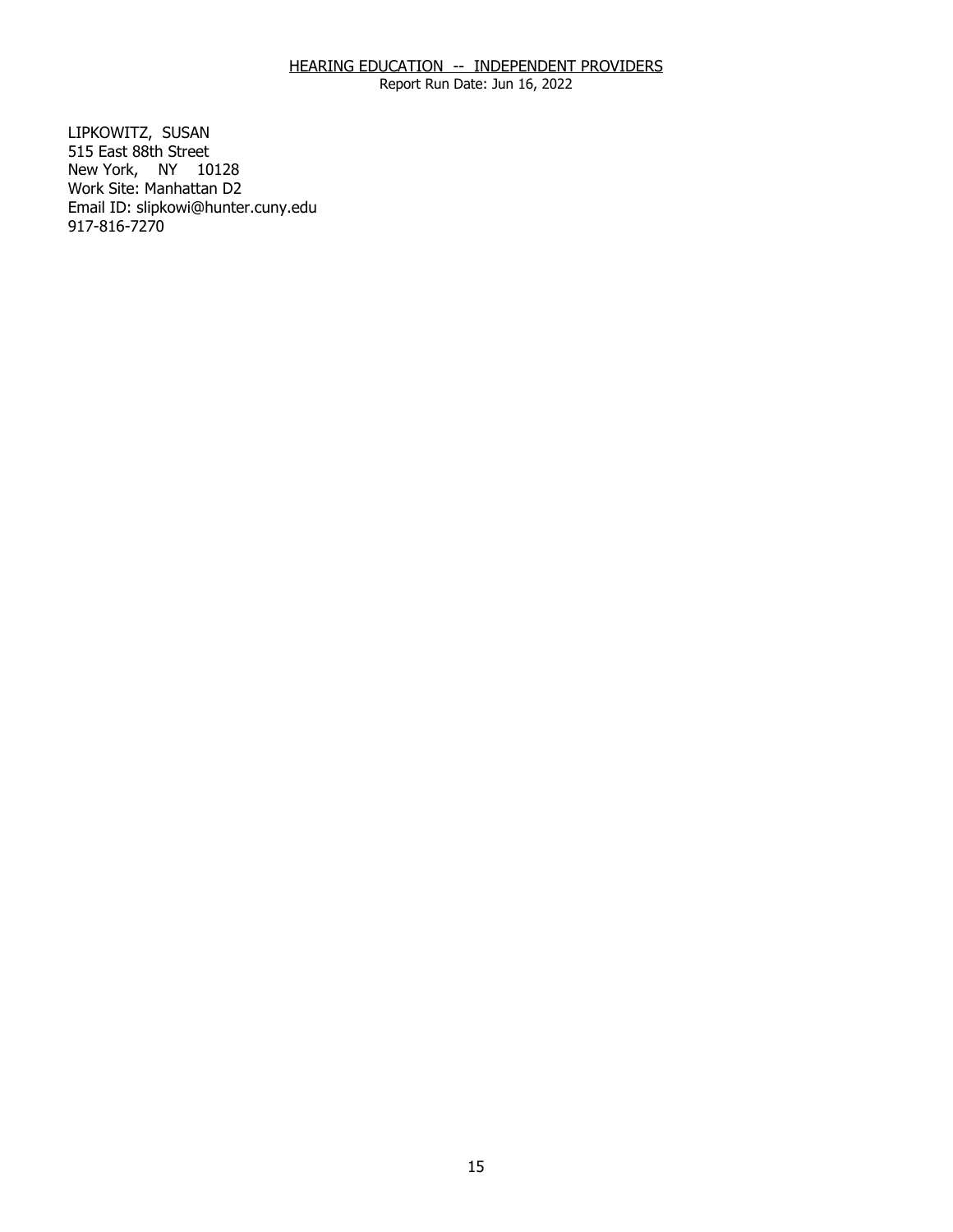Report Run Date: Jun 16, 2022

ABDELOADER, HIA Kew Gardens, NY 11415 84-39 Lefferts Blvd Work Site: Queens All Districts Email ID: [HiaAbdelTOD@gmail.com](mailto:HiaAbdelTOD@gmail.com)  718-795-6323

BRENNAN, EMILY Bayside, NY 11361 215-44 47th Avenue Work Site: Queens All Districts Email ID: [emilyasl3@hotmail.com](mailto:emilyasl3@hotmail.com)  631-379-9822

BROWN, AMY FOREST HILLS, NY 11375 110-11 QUEENS BLVD Work Site: Queens All Districts Email ID: [nyamyj@gmail.com](mailto:nyamyj@gmail.com) 917-674-8899

 FREDAS, VIOLA LEVITTOWN, NY 11756 31 MEADOW LANE Work Site: Queens All Districts Email ID: [vfredas@schools.nyc.gov](mailto:vfredas@schools.nyc.gov)  718-591-9560

FRIEDMAN, LISA FAR ROCKAWAY, NY 11690 PO BOX 900-682 Work Site: Queens All Districts Email ID: [lisafriedman47@gmail.com](mailto:lisafriedman47@gmail.com)  516-314-4518

GINLEY, BERNADETTE SEAFORD, NY 11783 3969 WILLIAM STREET Work Site: Queens All Districts Email ID: [bginley@schools.nyc.gov](mailto:bginley@schools.nyc.gov)  516-221-7341

HEALY, JANE NEW YORK, NY 10128 246 EAST 90TH STREET Work Site: Queens All Districts Email ID: [janiehealy@aol.com](mailto:janiehealy@aol.com)  212-828-8704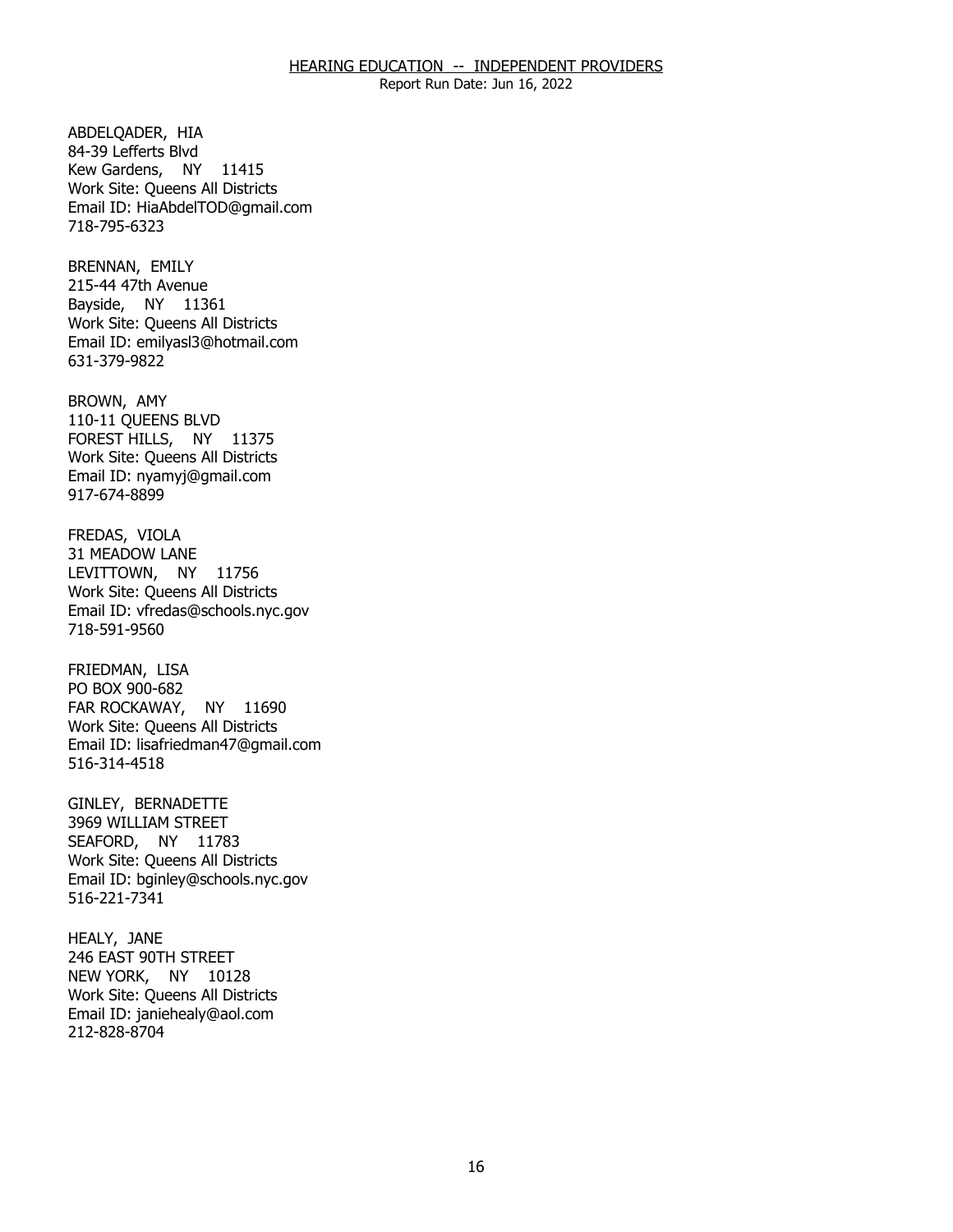Report Run Date: Jun 16, 2022

HERTZ ROSIN, TERRI MERRICK, NY 11566 2054 GATCH AVENUE Work Site: Queens All Districts Email ID: [thertzrosin@schools.nyc.gov](mailto:thertzrosin@schools.nyc.gov) 516-208-6536

HINTZ, GRACE<br>7 ROSE LANE NEW HYDE PARK, NY 11040 Work Site: Queens All Districts Email ID: [tenesstar@aol.com](mailto:tenesstar@aol.com)  516-488-7761

KRAMER, DINAH MANHASSET, NY 11030 20 CHESTNUT ROAD Work Site: Queens All Districts Email ID: [dinahkramer@gmail.com](mailto:dinahkramer@gmail.com)  516-365-5967

LENNON, REGINA BREEZY POINT, NY 11697 57 BEACH 217TH STREET Work Site: Queens All Districts Email ID: [RLennon@schools.nyc.gov](mailto:RLennon@schools.nyc.gov) 718-447-8443

LUTZKER, JILL New York, NY 10021 345 East 69th Street Work Site: Queens All Districts Email ID: [jlutzker@hotmail.com](mailto:jlutzker@hotmail.com) 212-439-7929

MCNEIL, ELISE OCEANSIDE, NY 11572 2444 WESTLAKE AVENUE Work Site: Queens All Districts Email ID: [elise.mcneil58@gmail.com](mailto:elise.mcneil58@gmail.com) 516-849-6117

NOMI, MARISA NEW YORK, NY 10026 149 WEST 119 STREET Work Site: Queens All Districts Email ID: [m.mieko.n@gmail.com](mailto:m.mieko.n@gmail.com)  646-707-3469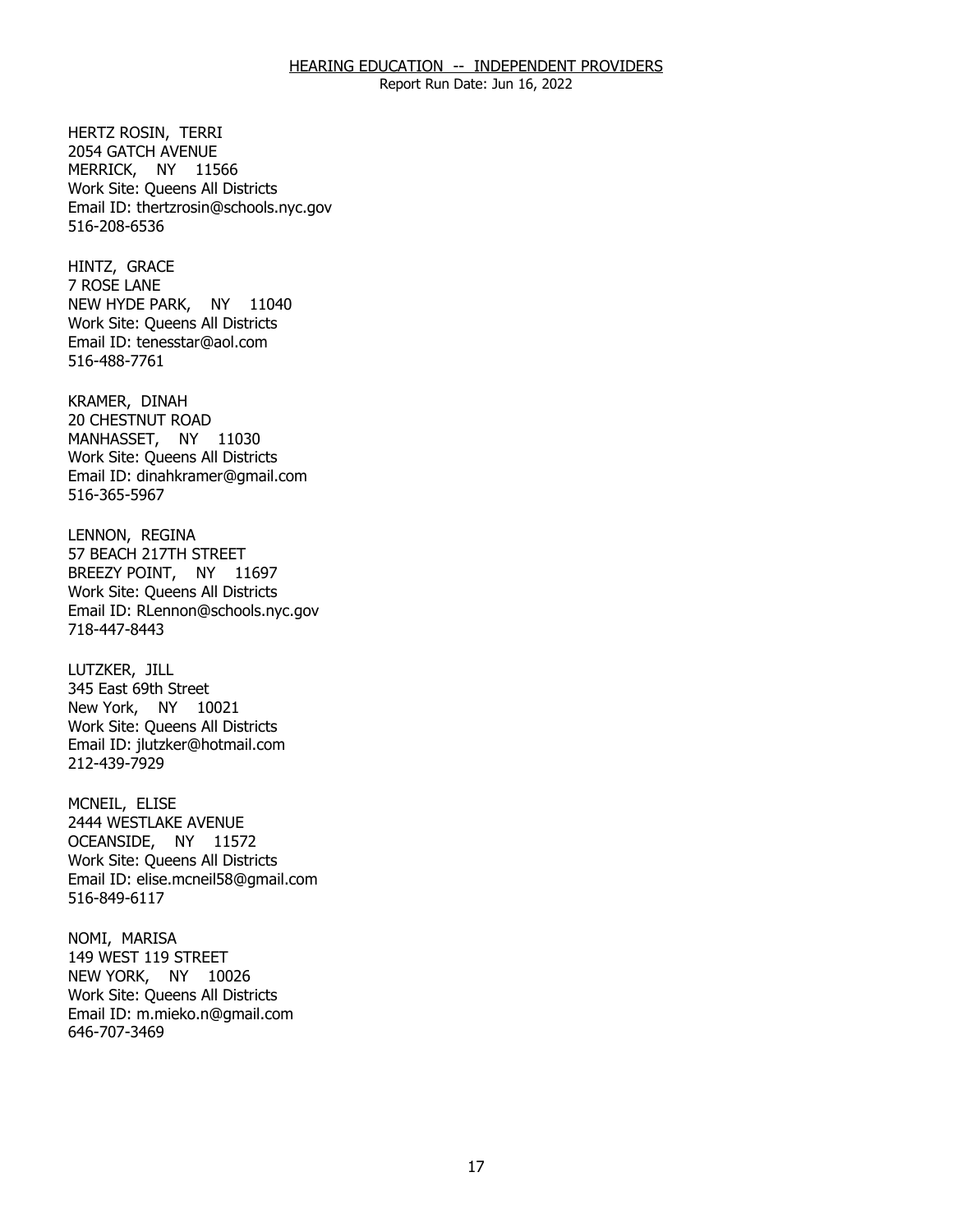Report Run Date: Jun 16, 2022

RIVMAN, ANITA FT. SALONGA, NY 11768 30 PADDOCK DRIVE Work Site: Queens All Districts Email ID: [bijouxar@optonline.net](mailto:bijouxar@optonline.net) 516-269-1523

SLOTKIN, DINA Flushing, NY 11367 140-06 69 Ave Work Site: Queens All Districts Email ID: [dslotkin5@gmail.com](mailto:dslotkin5@gmail.com)  718-938-4301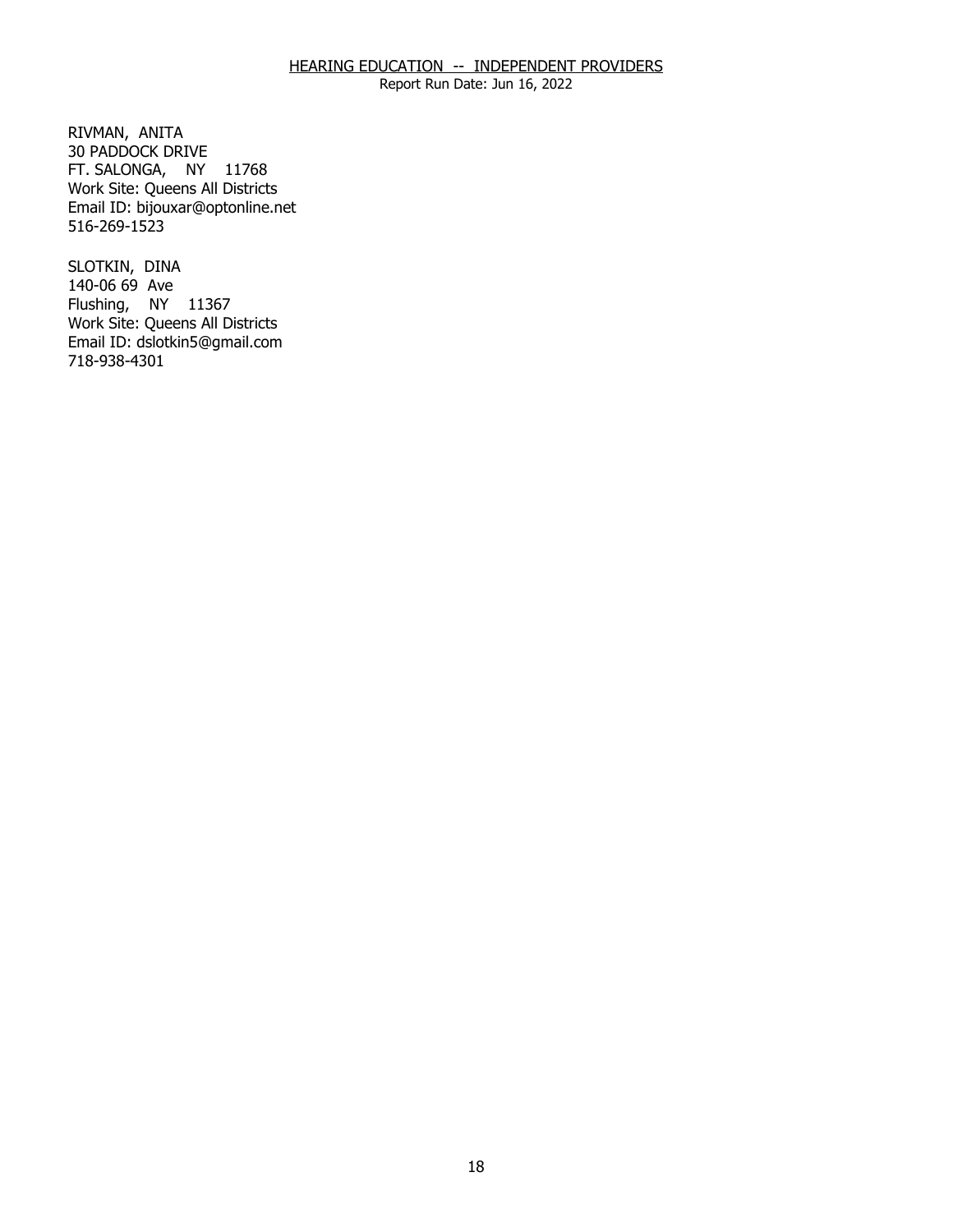Report Run Date: Jun 16, 2022

PLAUT, TERRI Maspeth, NY 11378 64-81 59th Ave Work Site: Queens D24 Email ID: [msterriclaire@gmail.com](mailto:msterriclaire@gmail.com) 646-957-2508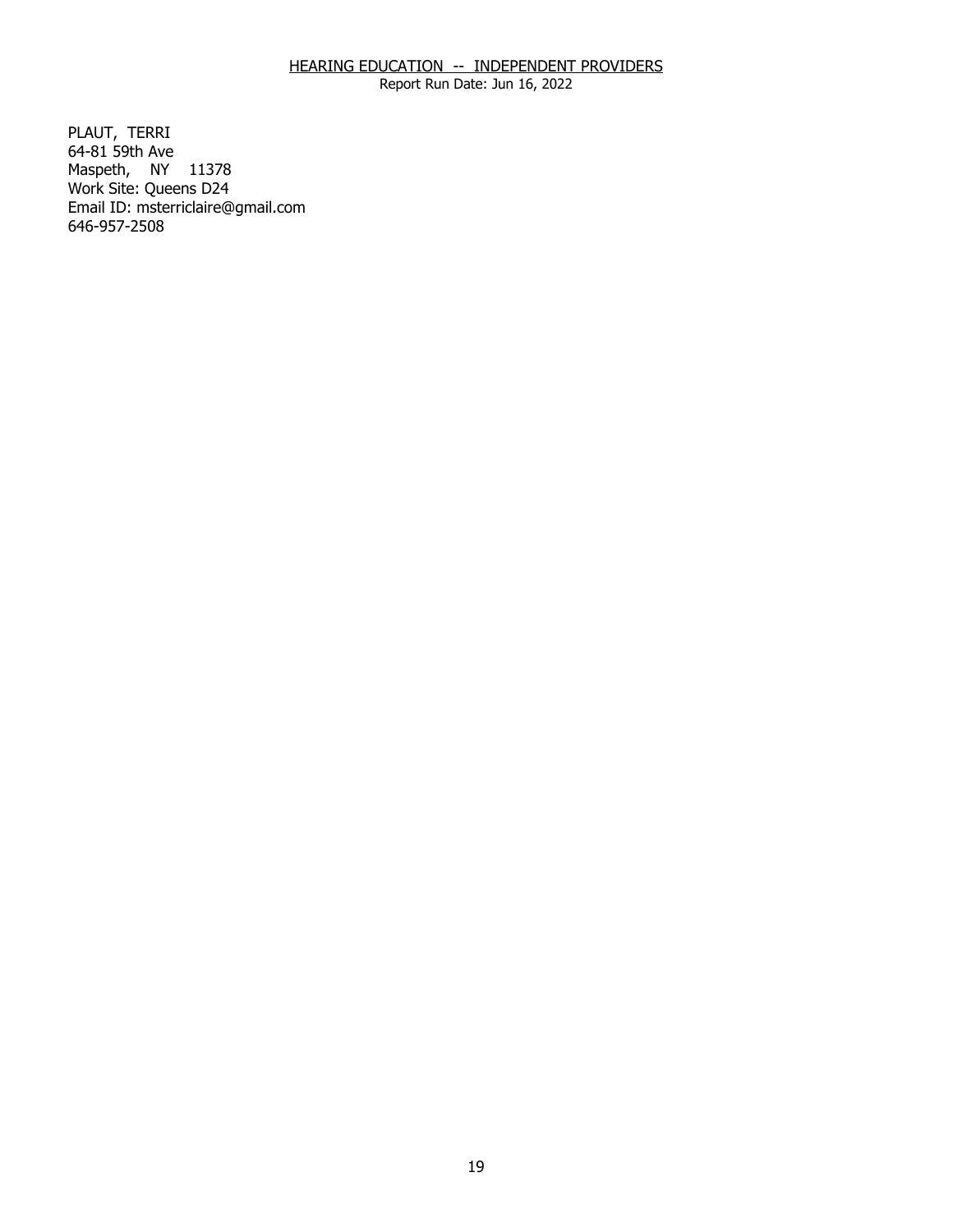Report Run Date: Jun 16, 2022

SANDGREN, NAOMI Garden City, NY 11530 12 Transverse Road Work Site: Queens D26 Email ID: [flyin2lo172@yahoo.com](mailto:flyin2lo172@yahoo.com) 516-318-3891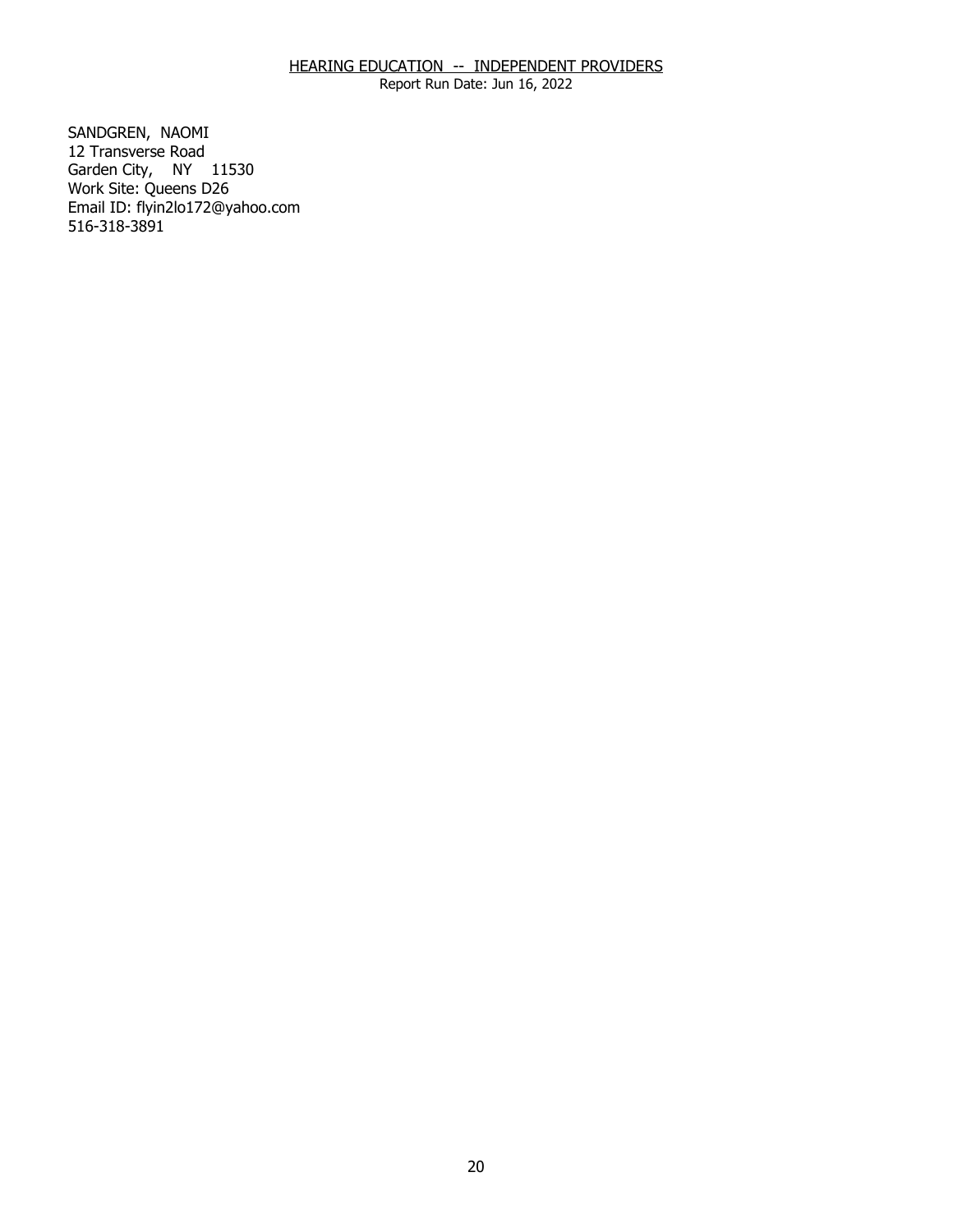Report Run Date: Jun 16, 2022

OBERLANDER, GAIL<br>387 Grand St New York, NY 10001 Work Site: Queens D28 Email ID: [gailopodem@gmail.com](mailto:gailopodem@gmail.com) 917-991-6472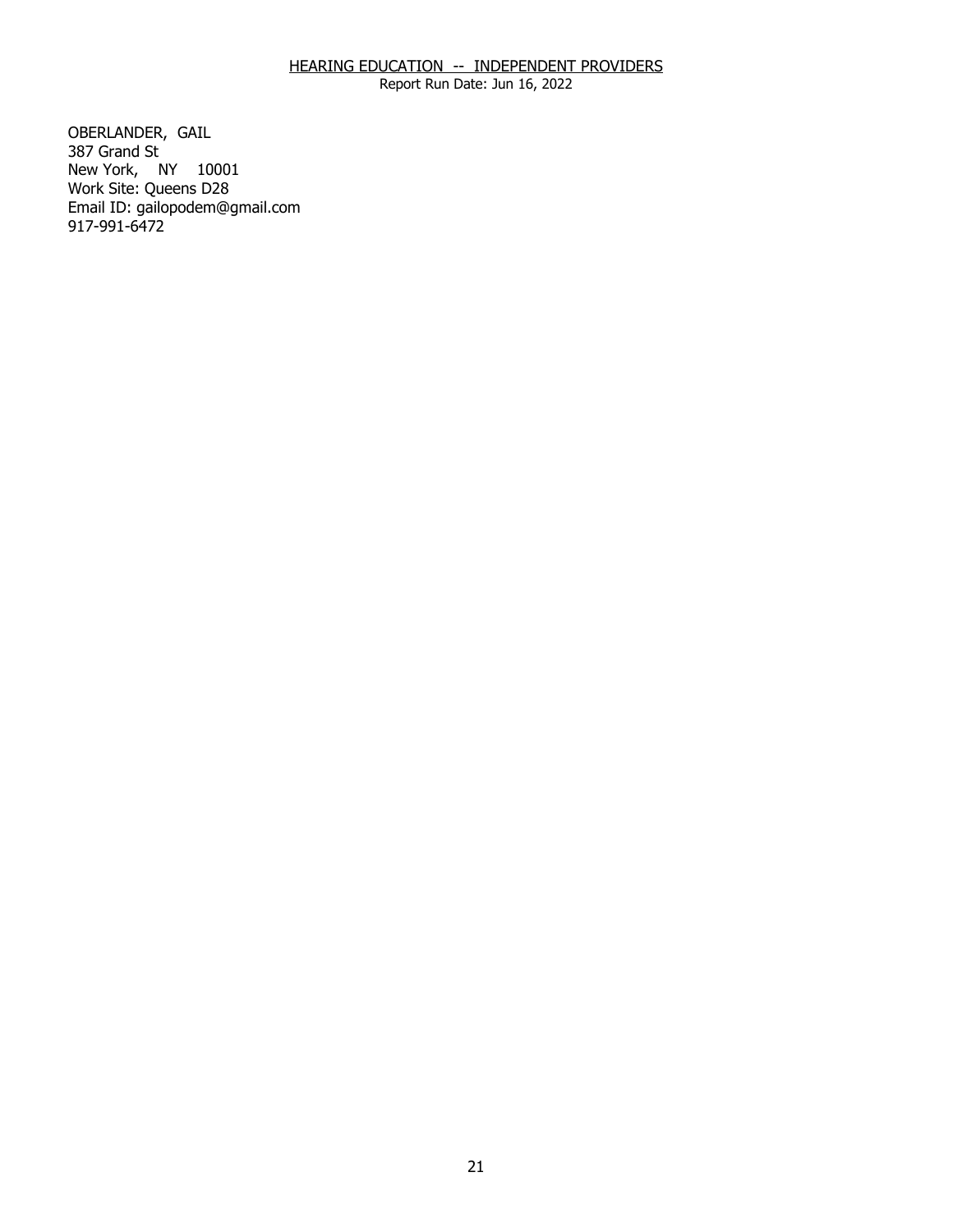Report Run Date: Jun 16, 2022

SANDGREN, NAOMI Garden City, NY 11530 12 Transverse Road Work Site: Queens D29 Email ID: [flyin2lo172@yahoo.com](mailto:flyin2lo172@yahoo.com) 516-318-3891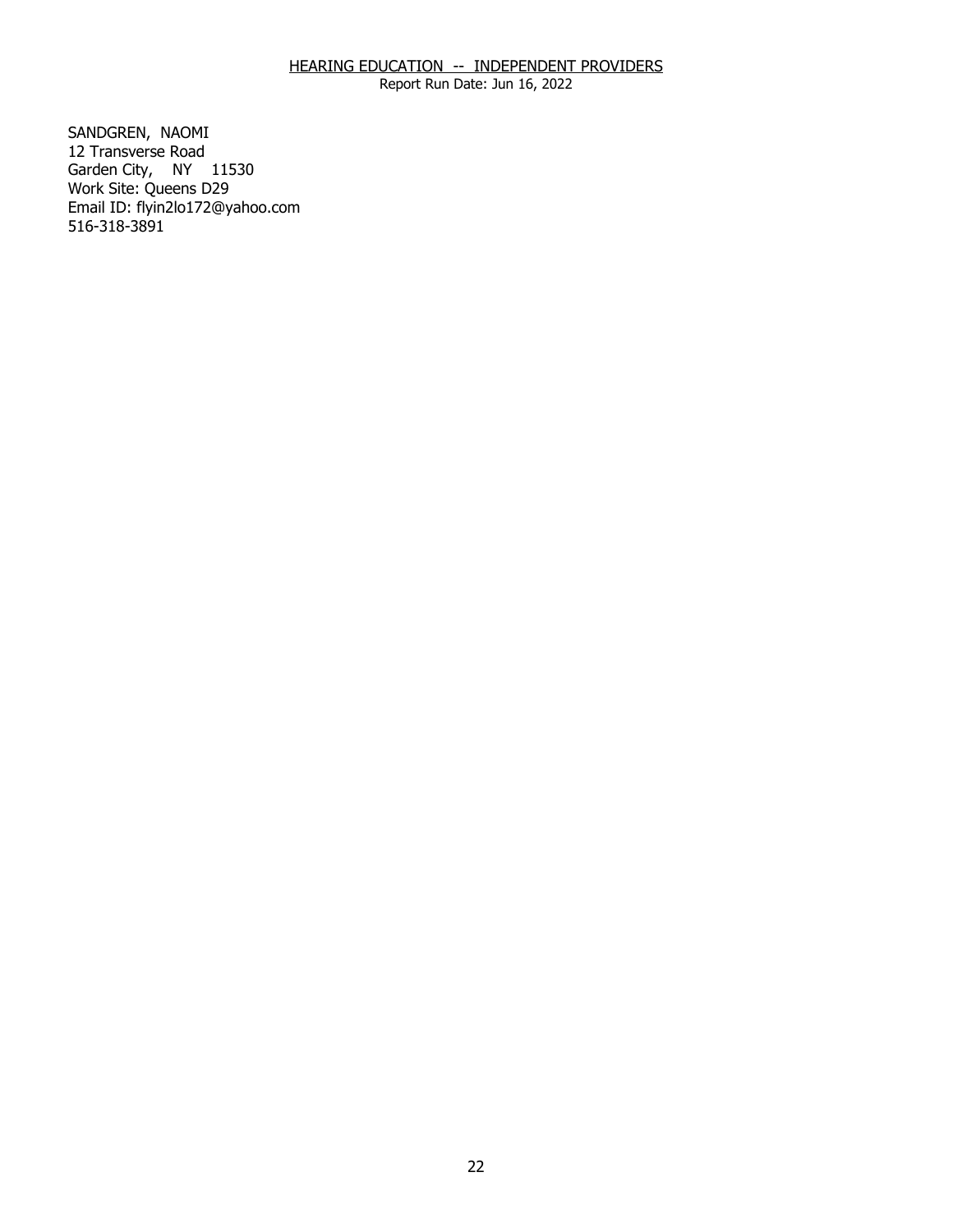Report Run Date: Jun 16, 2022

FINE, PHYLLIS STATEN ISLAND, NY 10309 842 SINCLAIR AVENUE Work Site: Staten Island All Districts Email ID: [psfine@verizon.net](mailto:psfine@verizon.net) 718-356-1380

GABEL, CAROL STATEN ISLAND, NY 10306 315 EDINBORO ROAD Work Site: Staten Island All Districts Email ID: [carolg29@aol.com](mailto:carolg29@aol.com) 917-886-1285

 SHERWIN, ROBIN Manalapan, NJ 07726 213D Medford Court Work Site: Staten Island All Districts Email ID: [ROBWIN26@AOL.COM](mailto:ROBWIN26@AOL.COM) 908-415-6267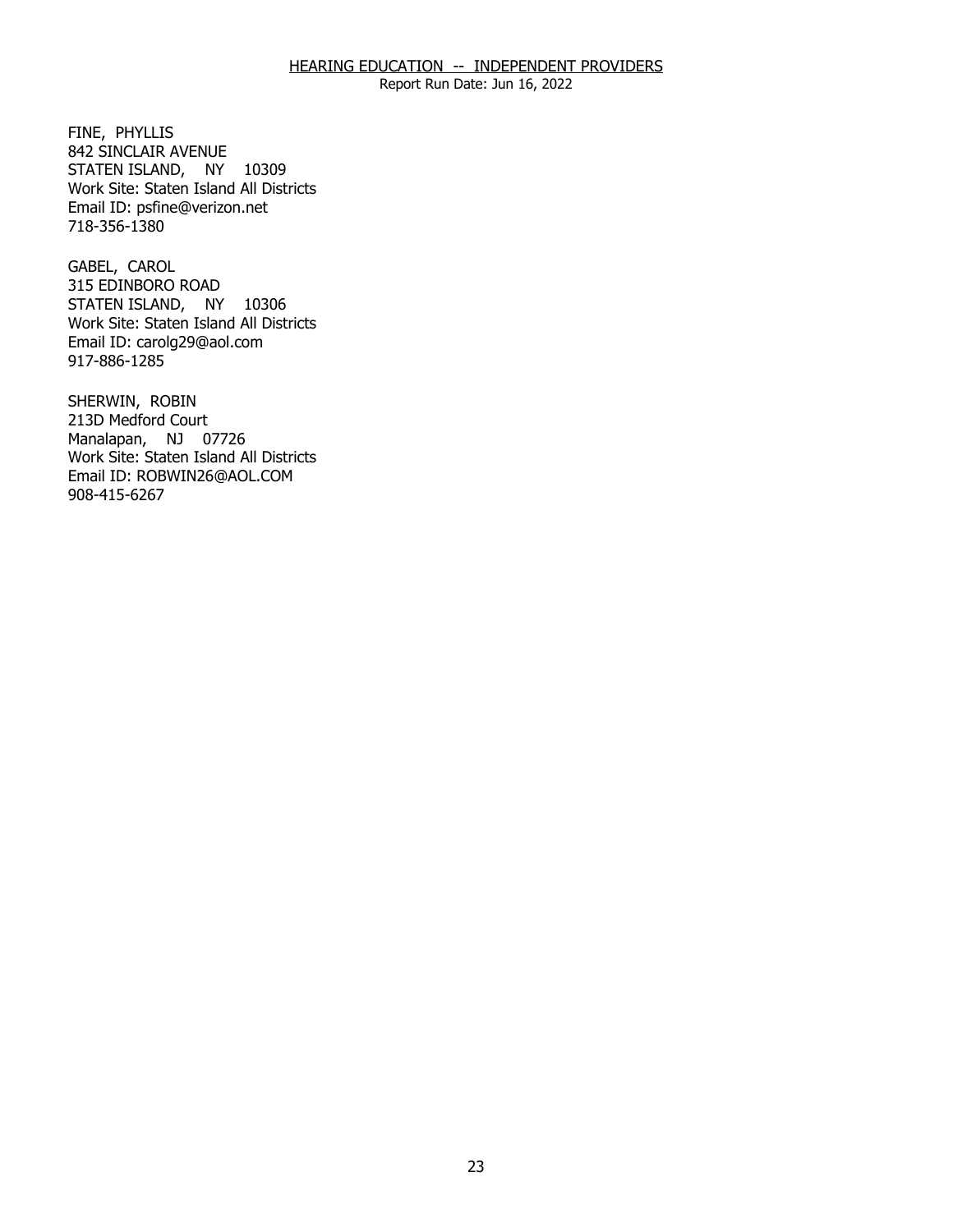Report Run Date: Jun 16, 2022

**TURNER SERVICES** 82 PLEASANT RD TURNER SERVICES<br>82 PLEASANT RD<br>LAKE PEEKSKILL, NY 10537 Agency Email: [telatutors@yahoo.com](mailto:telatutors@yahoo.com) 8456677479 Work Site: Bronx HE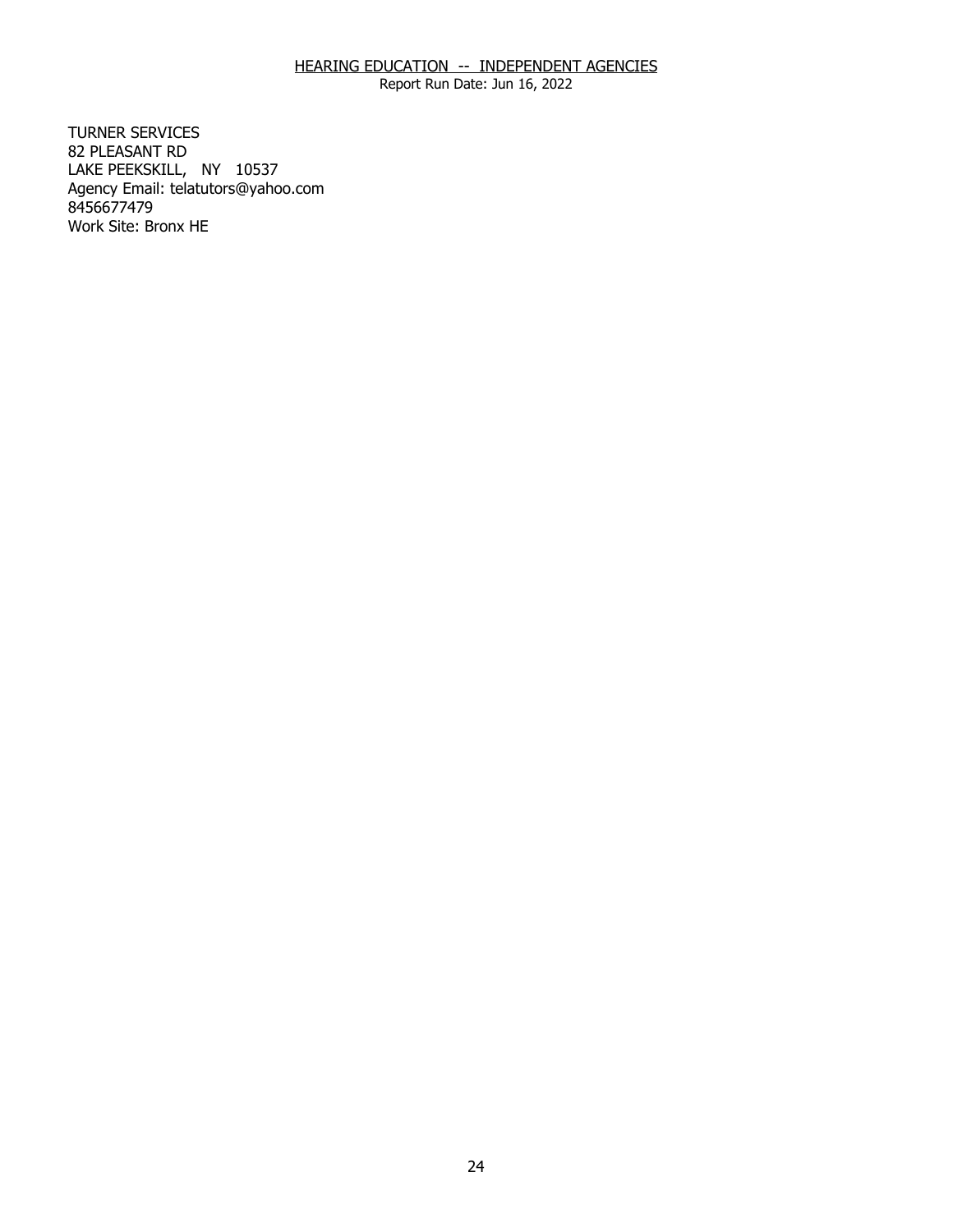Report Run Date: Jun 16, 2022

CENTER FOR HEARING AND COMMUNICA<br>50 BROADWAY 6TH FLOOR<br>NEW YORK, NY 10004 50 BROADWAY 6TH FLOOR NEW YORK, NY 10004 Agency Email: [agibbs@chchearing.org](mailto:agibbs@chchearing.org)  917 305-7700 Work Site: Brooklyn HE

STRIVRIGHT, INC 3623 AVENUE L STRIVRIGHT, INC<br>3623 AVENUE L<br>BROOKLYN, NY 11210 Agency Email: [rlazar@strivright.org](mailto:rlazar@strivright.org) 718 677-4869 Work Site: Brooklyn HE

TURNER SERVICES 82 PLEASANT RD TURNER SERVICES<br>82 PLEASANT RD<br>LAKE PEEKSKILL, NY 10537 Agency Email: [telatutors@yahoo.com](mailto:telatutors@yahoo.com) 8456677479 Work Site: Brooklyn HE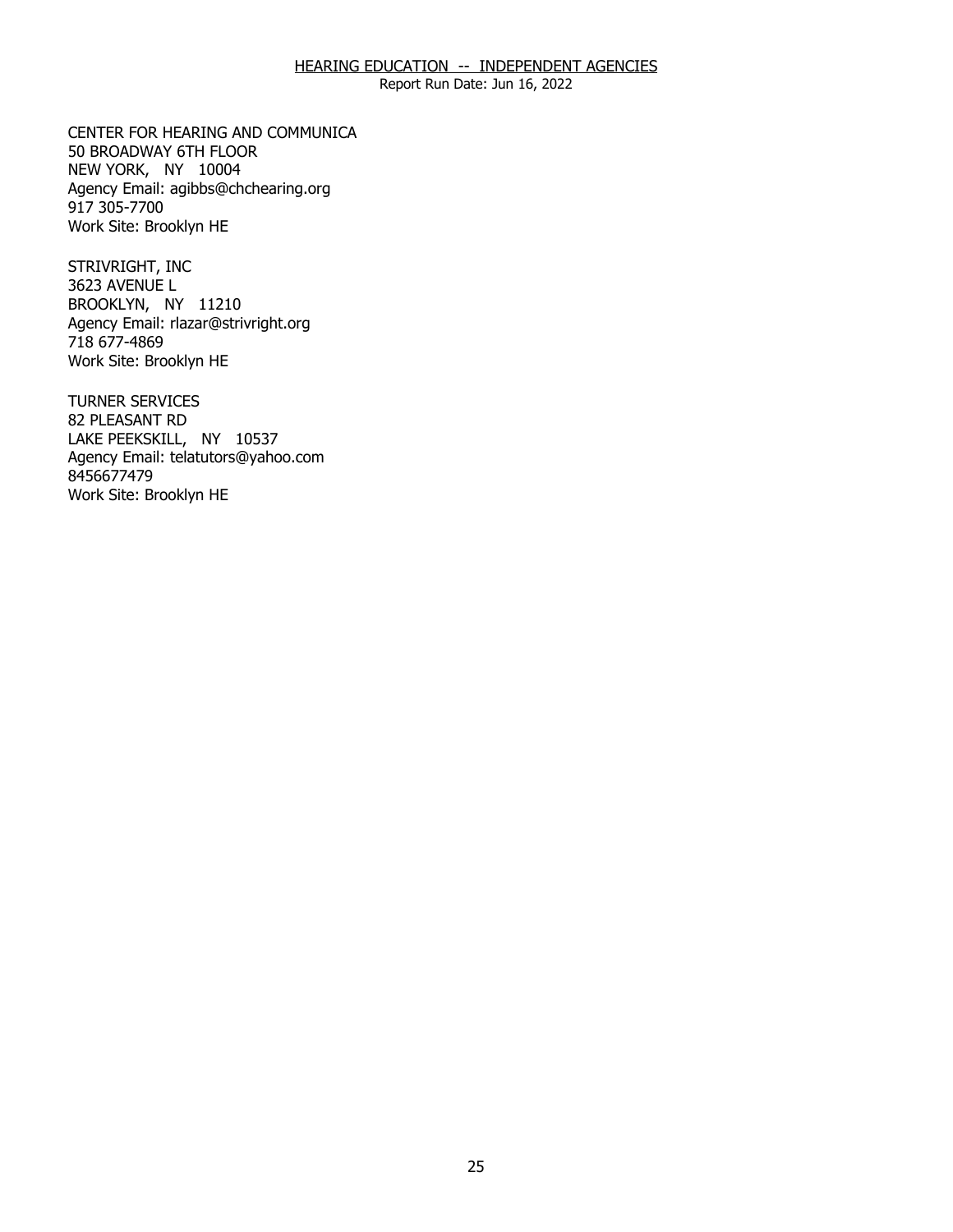Report Run Date: Jun 16, 2022

CENTER FOR HEARING AND COMMUNICA<br>50 BROADWAY 6TH FLOOR<br>NEW YORK, NY 10004 50 BROADWAY 6TH FLOOR NEW YORK, NY 10004 Agency Email: [agibbs@chchearing.org](mailto:agibbs@chchearing.org)  917 305-7700 Work Site: Manhattan HE

**TURNER SERVICES** 82 PLEASANT RD TURNER SERVICES<br>82 PLEASANT RD<br>LAKE PEEKSKILL, NY 10537 Agency Email: [telatutors@yahoo.com](mailto:telatutors@yahoo.com) 8456677479 Work Site: Manhattan HE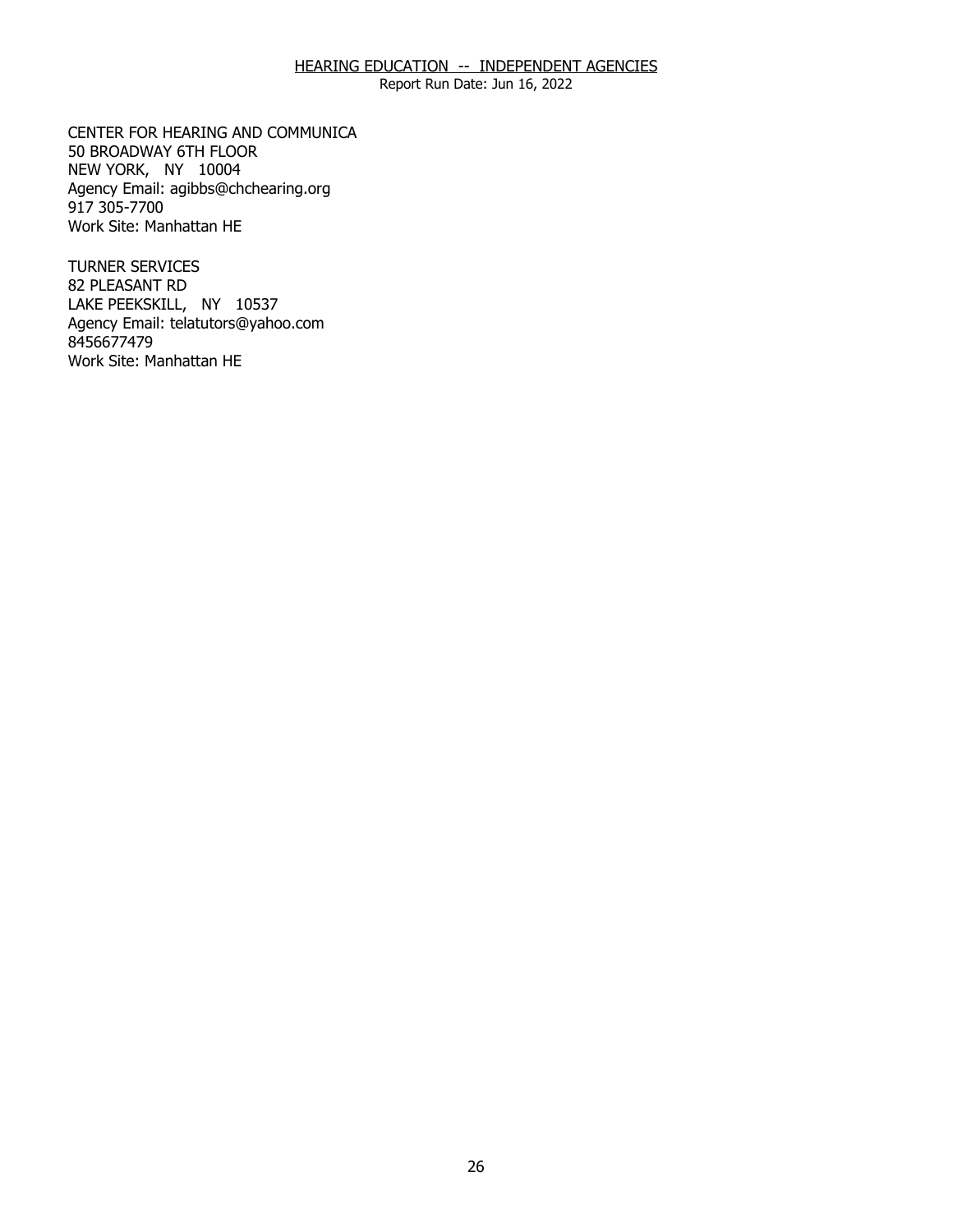Report Run Date: Jun 16, 2022

**TURNER SERVICES** 82 PLEASANT RD TURNER SERVICES<br>82 PLEASANT RD<br>LAKE PEEKSKILL, NY 10537 Agency Email: [telatutors@yahoo.com](mailto:telatutors@yahoo.com) 8456677479 Work Site: Queens HE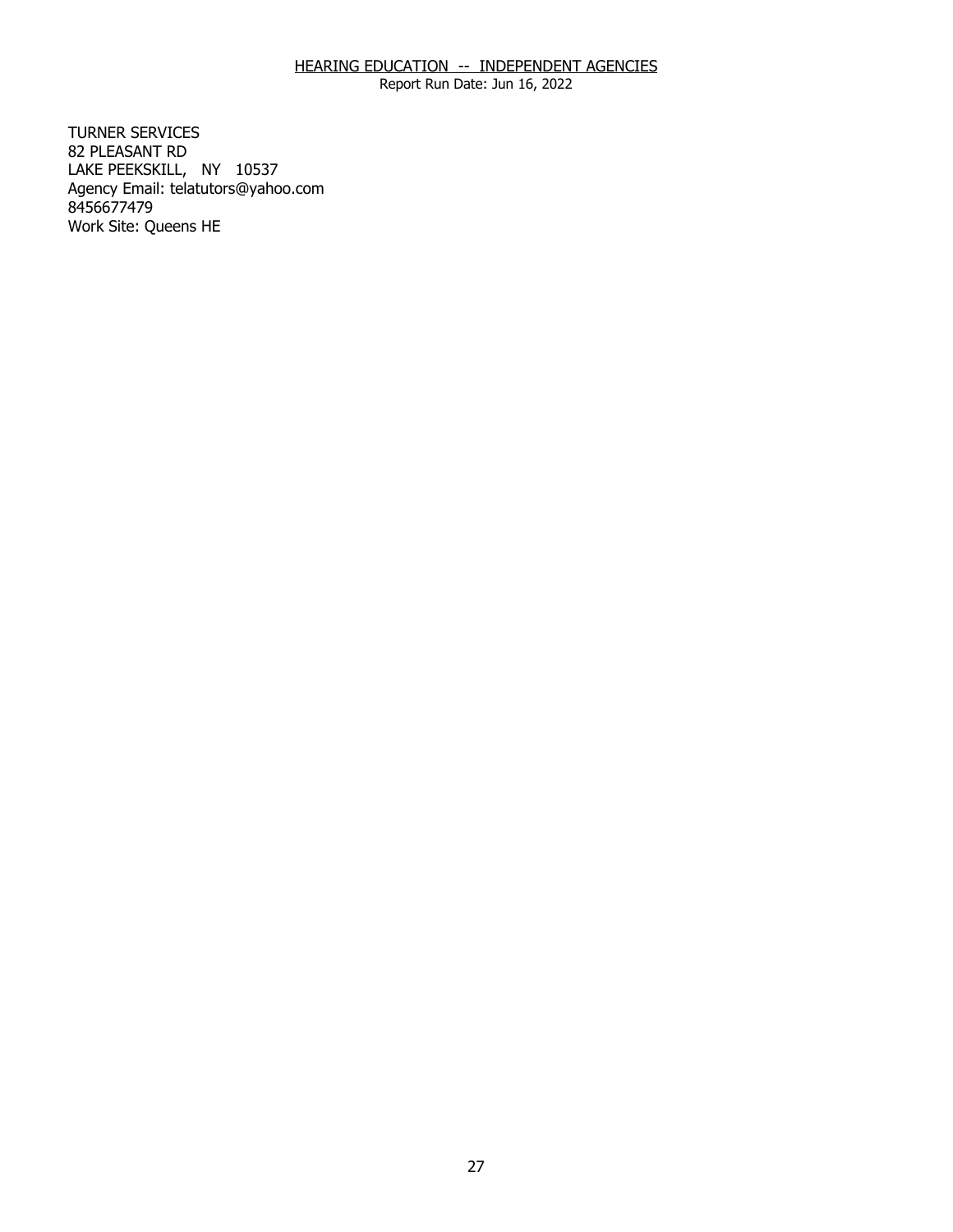Report Run Date: Jun 16, 2022

**TURNER SERVICES** 82 PLEASANT RD TURNER SERVICES<br>82 PLEASANT RD<br>LAKE PEEKSKILL, NY 10537 Agency Email: [telatutors@yahoo.com](mailto:telatutors@yahoo.com) 8456677479 Work Site: Staten Island HE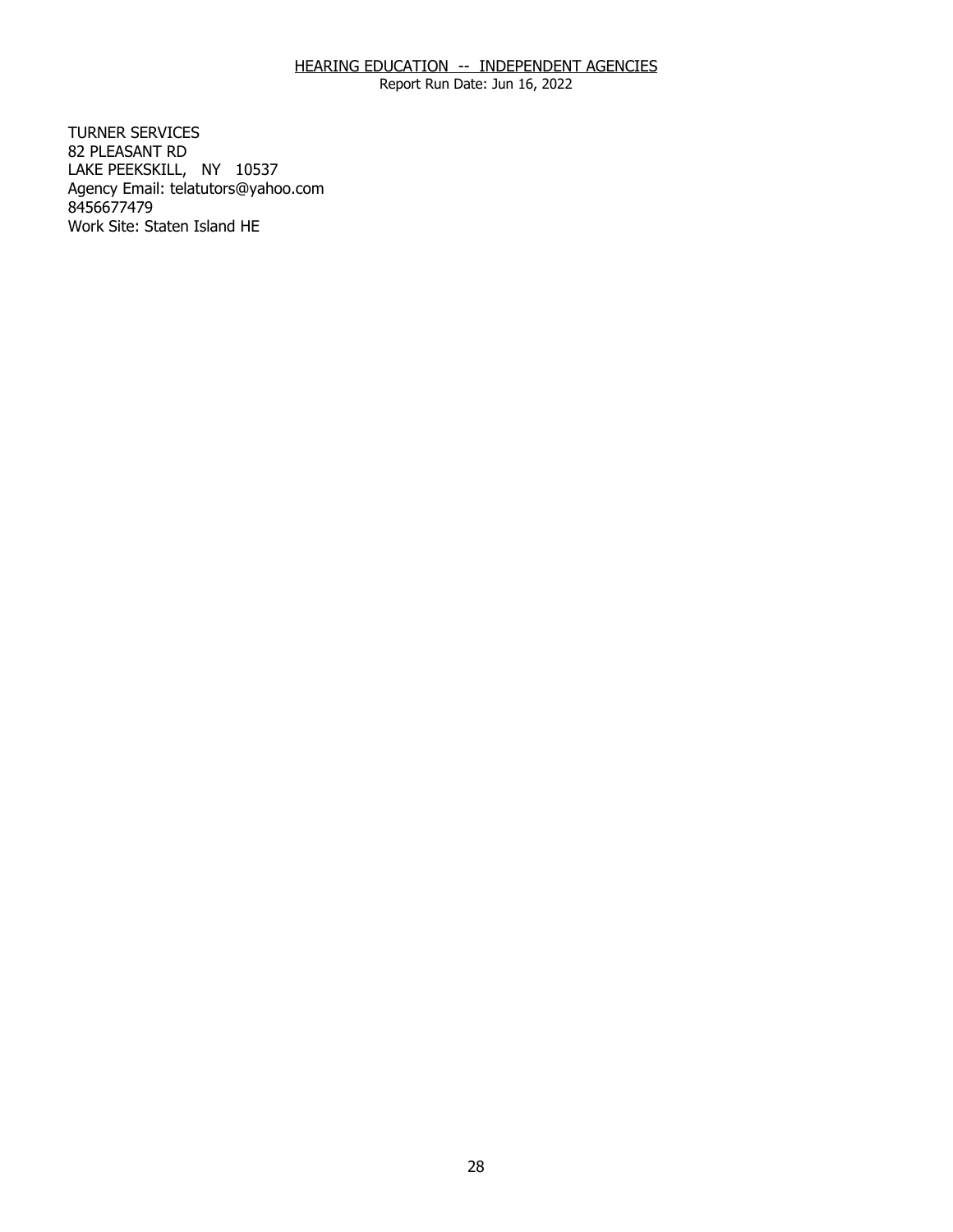Report Run Date: Jun 16, 2022

### DOE PROVIDER LIMITATIONS:

DOE employees approved as independent providers may provide services as follows.

- School- age students attending non-public schools located in any district.
- School-age students attending public schools located in a different district than any in which the employee works.
- School-age District 75 students located in District 31, if the employee works in District 31.
- School-age District 31 students who are part of District 75, if the employee works at a District 75 school located in District 31.
- Vision and Hearing Only School-age and preschool students attending any school within the 5 boroughs.
- Services cannot be provided on DOE property.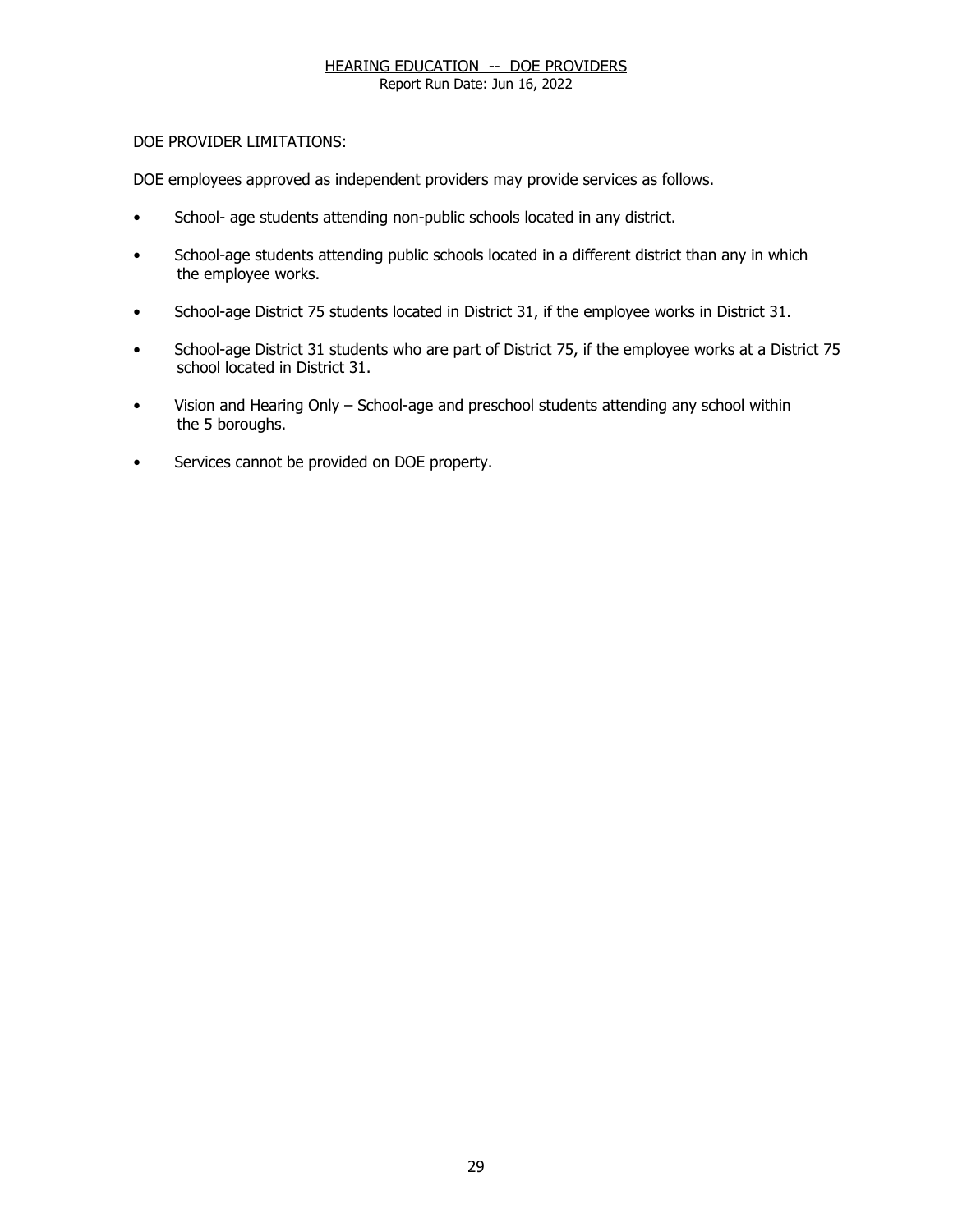Report Run Date: Jun 16, 2022

 Ozone Park, NY 11417 ANCHER, ROXANA ( DOE ) 96-25 Rockaway Blvd Work Site: Bronx All Districts Email ID: [ancherroxana@gmail.com](mailto:ancherroxana@gmail.com) 347-731-1279

 BRONX, NY 10472 ANDINO, GIANNINA ( DOE ) 2123 BRUCKNER BLVD Work Site: Bronx All Districts Email ID: [JM32699@HOTMAIL.COM](mailto:JM32699@HOTMAIL.COM) 646-318-8894

 JAMAICA ESTATES, NY 11432 BIALI, ALICIA ( DOE ) 172-70 HIGHLAND AVE Work Site: Bronx All Districts Email ID: [abiali@schools.nyc.gov](mailto:abiali@schools.nyc.gov) 347-683-2160

 BRONX, NY 10462 CANTU, LISA ( DOE ) 36 METROPOLITAN OVAL Work Site: Bronx All Districts Email ID: [lcantu@schools.nyc.gov](mailto:lcantu@schools.nyc.gov) 917-806-0726

 MONROE, NY 10950 DELGADO, LYDIA ( DOE ) 28 MAPLE LANE Work Site: Bronx All Districts Email ID: [LYDIAV.DELGADO@YAHOO.COM](mailto:LYDIAV.DELGADO@YAHOO.COM)  917-671-7555

 Bronx, NY 10463 GONZALEZ, DIANA ( DOE ) 511 West 232rd Street Work Site: Bronx All Districts Email ID: [dgonzalez13@schools.nyc.gov](mailto:dgonzalez13@schools.nyc.gov) 917-665-7200

 ASTORIA, NY 11103 HALL, DAESHAWN ( DOE ) 30-69 47TH ST BSMT Work Site: Bronx All Districts Email ID: [DJH2154@TC.COLUMBIA.EDU](mailto:DJH2154@TC.COLUMBIA.EDU) 518-364-5701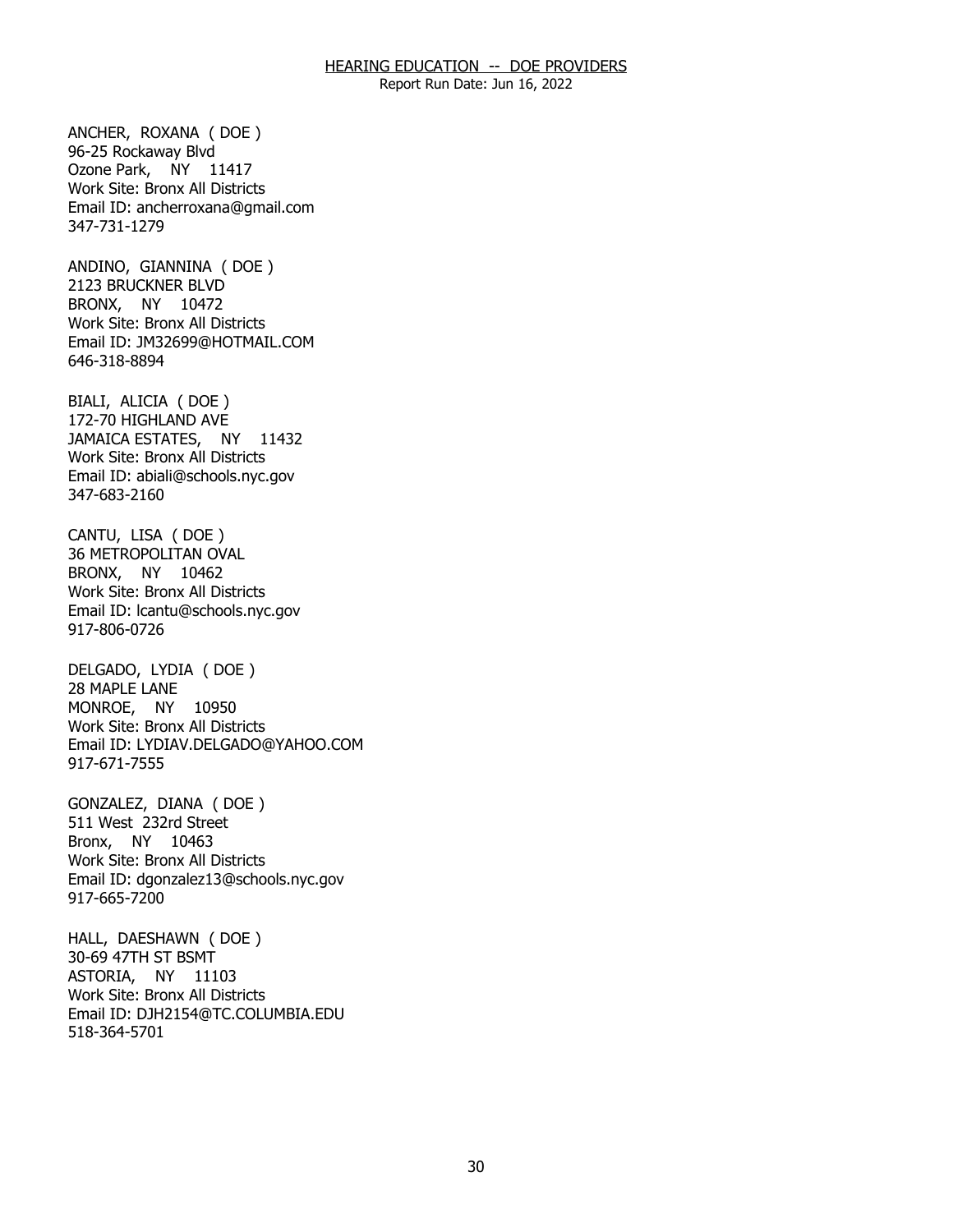Report Run Date: Jun 16, 2022

 Plainview, NY 11803 MORGENTHAL, SUSAN ( DOE ) 12 Eva Lane Work Site: Bronx All Districts Email ID: [smorgenthal@schools.nyc.gov](mailto:smorgenthal@schools.nyc.gov) 516-933-4504

 PEARL RIVER, NY 10965 ROMAN, ERIN ( DOE ) 175 VIOLET DRIVE Work Site: Bronx All Districts Email ID: [ERINROMAN@YMAIL.COM](mailto:ERINROMAN@YMAIL.COM)  908-868-7033

 REGO PARK, NY 11374 WHITTAM, CHRISTINE ( DOE ) 66-23 AUSTIN ST Work Site: Bronx All Districts Email ID: [CWHITTAM88@GMAIL.COM](mailto:CWHITTAM88@GMAIL.COM)  631-807-6172

 WHITE PLAINS, NY 10605 WINSTON, MIRA ( DOE ) 6 BRYANT CRESCENT Work Site: Bronx All Districts Email ID: [MIRAT18@GMAIL.COM](mailto:MIRAT18@GMAIL.COM) 646-641-2005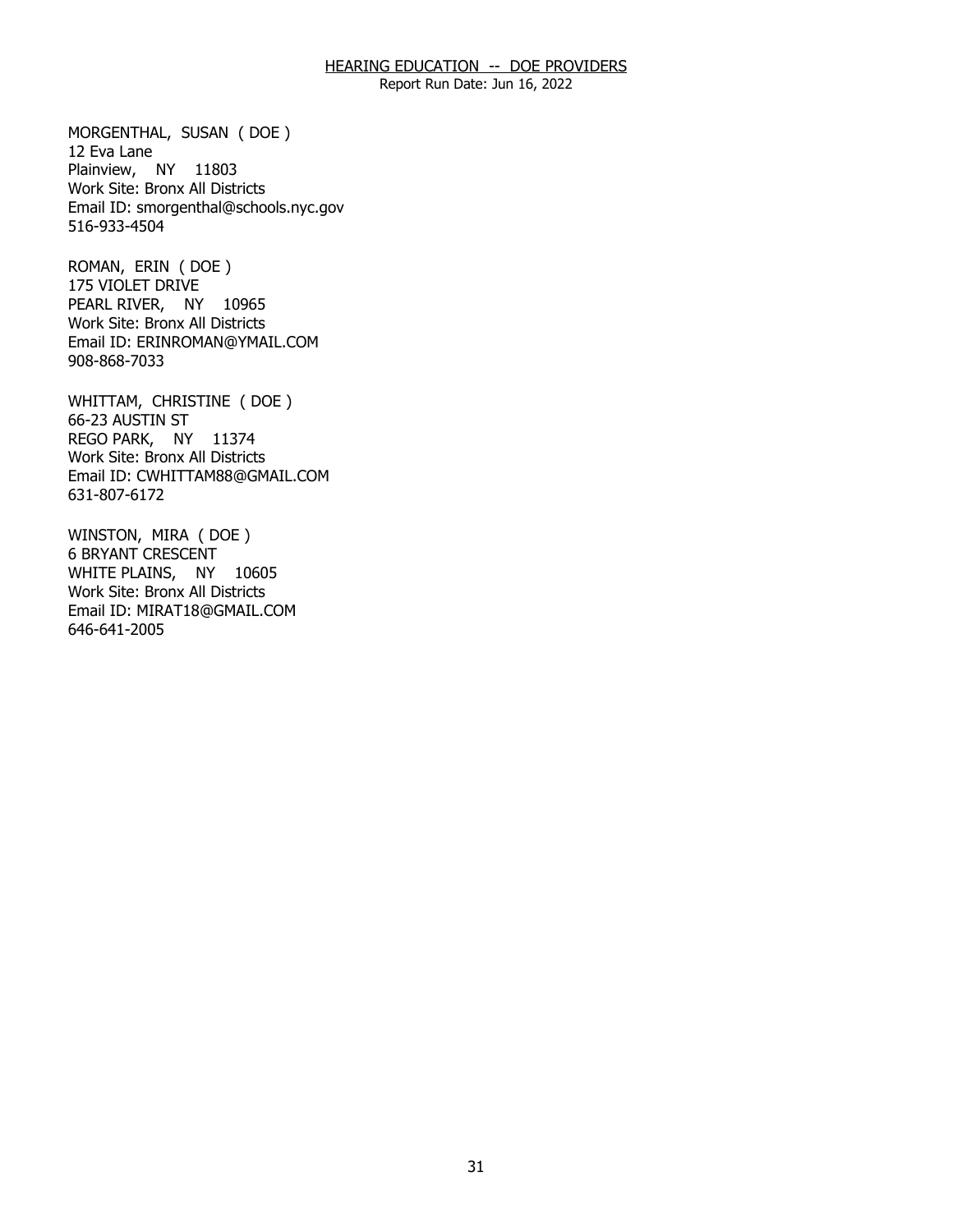Report Run Date: Jun 16, 2022

 Ozone Park, NY 11417 ANCHER, ROXANA ( DOE ) 96-25 Rockaway Blvd Work Site: Brooklyn All Districts Email ID: [ancherroxana@gmail.com](mailto:ancherroxana@gmail.com) 347-731-1279

 FRANKLIN SQUARE, NY 11010 BAEZ, PENELOPE ( DOE ) 128 SCHERER BLVD Work Site: Brooklyn All Districts Email ID: [penelopebaez1@gmail.com](mailto:penelopebaez1@gmail.com) 917-256-4224

 MOUNTAINSIDE, NJ 07092 BRACERO, CATHERINE ( DOE ) 1263 CEDAR AVE Work Site: Brooklyn All Districts Email ID: [CTEH2022@GMAIL.COM](mailto:CTEH2022@GMAIL.COM)  917-889-6868

 BROOKLYN, NY 11233 CAMERON, MARIETTA ( DOE ) 1831 FULTON STREET APT Work Site: Brooklyn All Districts Email ID: [STRENGTH4GOD@YAHOO.COM](mailto:STRENGTH4GOD@YAHOO.COM)  347-524-4507

 BROOKLYN, NY 11206 CUZCO, ELIZABETH ( DOE ) 67 TEN EYCK ST. APT # Work Site: Brooklyn All Districts Email ID: [COLORSPLAT2@GMAIL.COM](mailto:COLORSPLAT2@GMAIL.COM)  929-293-8216

 brooklyn, NY 11230 FARFAN, MELISSA ( DOE ) 900 ave h Work Site: Brooklyn All Districts Email ID: [melissahf514@gmail.com](mailto:melissahf514@gmail.com)  917-202-2819

 BROOKLYN, NY 11234 GATTO, ELIZABETH ( DOE ) 1519 EAST 66TH STREET Work Site: Brooklyn All Districts Email ID: [egatto@schhools.nyc.gov](mailto:egatto@schhools.nyc.gov) 718-332-3272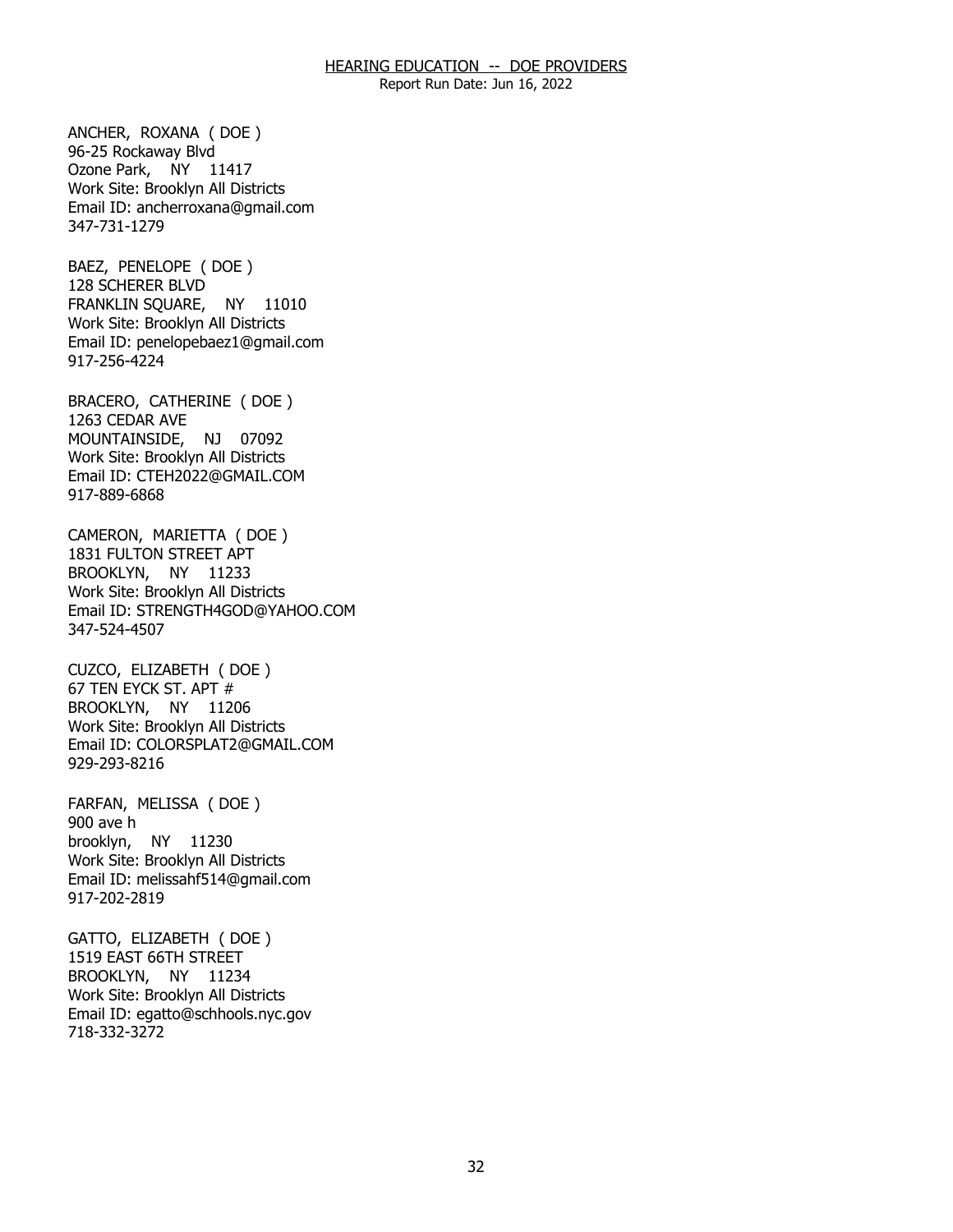Report Run Date: Jun 16, 2022

 ASTORIA, NY 11103 HALL, DAESHAWN ( DOE ) 30-69 47TH ST BSMT Work Site: Brooklyn All Districts Email ID: [DJH2154@TC.COLUMBIA.EDU](mailto:DJH2154@TC.COLUMBIA.EDU) 518-364-5701

 BROOKLYN, NY 11209 LEE, EVELYN ( DOE ) 618 81ST STREET Work Site: Brooklyn All Districts Email ID: [ELEE015@GMAIL.COM](mailto:ELEE015@GMAIL.COM) 718-200-3392

 STATEN ISLAND, NY 10308 MEREDITH, ANTOINETTE ( DOE ) 394 BARLOW AVENUE Work Site: Brooklyn All Districts Email ID: [TONIXPRESS@GMAIL.COM](mailto:TONIXPRESS@GMAIL.COM) 718-232-1260

 Brooklyn, NY 11204 MINA, DELIA ( DOE ) 2168 60th Street Work Site: Brooklyn All Districts Email ID: [Dmina3@schools.nyc.gov](mailto:Dmina3@schools.nyc.gov) 347-885-2672

 BRONX, NY 10471 NARANJO, NICHOLE ( DOE ) 4555 HENRY HUDSON PARK Work Site: Brooklyn All Districts Email ID: [NIKKI\\_RAE78@YAHOO.COM](mailto:NIKKI_RAE78@YAHOO.COM)  718-551-2820

 BROOKLYN, NY 11209 OBRIEN, BERNADETTE ( DOE ) 601 79TH STREET - APT. Work Site: Brooklyn All Districts Email ID: [baob1@verizon.net](mailto:baob1@verizon.net)  718-748-2705

 WOODMERE, NY 11598 RABBANI, WENDY ( DOE ) 141 WOODMERE BLVD Work Site: Brooklyn All Districts Email ID: [wendymadeline@hotmail.com](mailto:wendymadeline@hotmail.com)  917-517-2218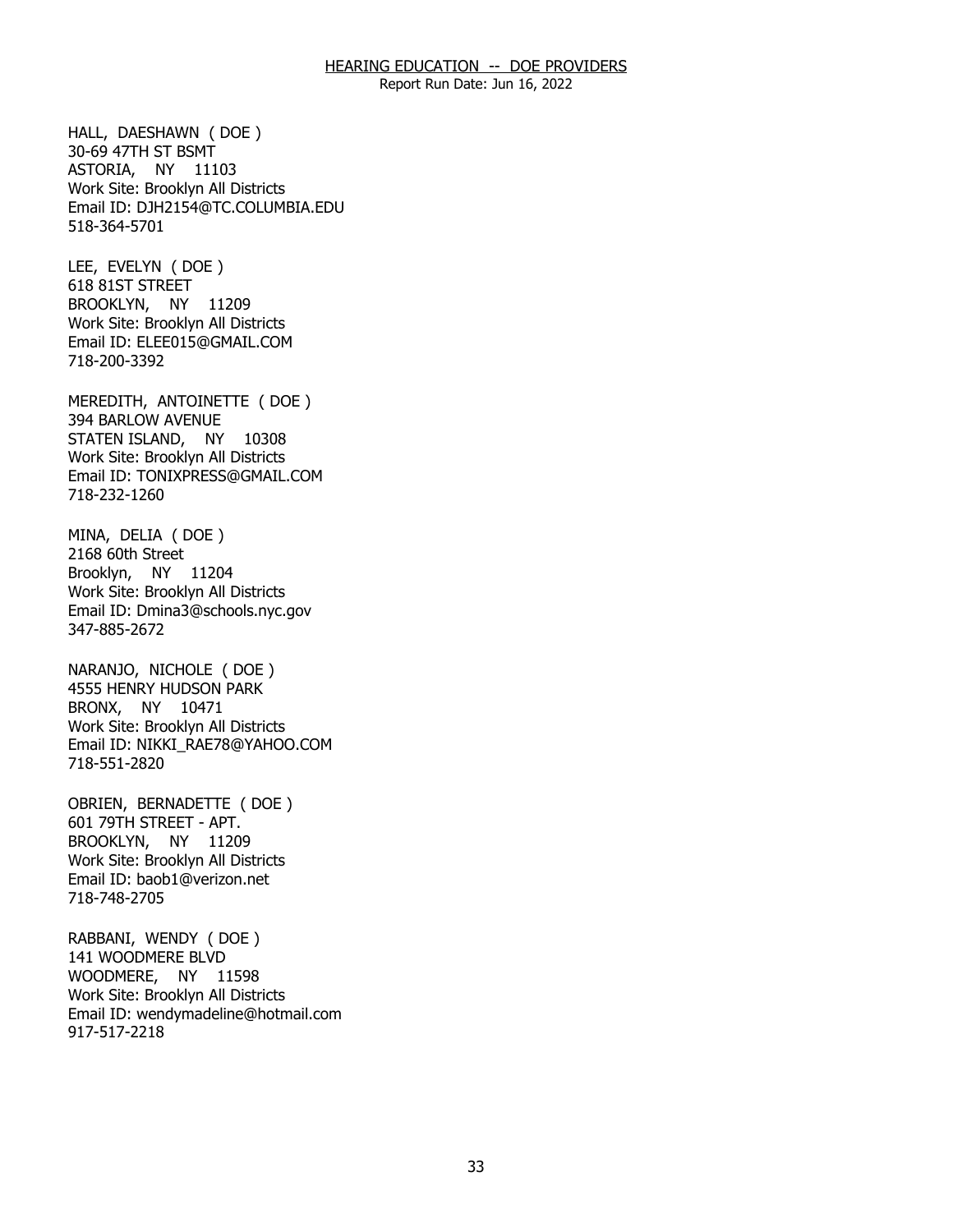Report Run Date: Jun 16, 2022

 BROOKLYN, NY 11230 STEMPEL, FAINA ( DOE ) 1214 AVENUE I Work Site: Brooklyn All Districts Email ID: [fstempel@schools.nyc.gov](mailto:fstempel@schools.nyc.gov) 718-692-0230

 BROOKLYN, NY 11218 TURADEK, JOAN ( DOE ) 70 DAHILL RD Work Site: Brooklyn All Districts Email ID: [JTURADEK@GMAIL.COM](mailto:JTURADEK@GMAIL.COM)  516-655-2189

 Brooklyn, NY 11218 WARSHOFSKY, LISA ( DOE ) 178 Ocean pkwy #C5 Work Site: Brooklyn All Districts Email ID: [lwarshofsky@gmail.com](mailto:lwarshofsky@gmail.com)  646-824-7012

 REGO PARK, NY 11374 WHITTAM, CHRISTINE ( DOE ) 66-23 AUSTIN ST Work Site: Brooklyn All Districts Email ID: [CWHITTAM88@GMAIL.COM](mailto:CWHITTAM88@GMAIL.COM)  631-807-6172

 Brooklyn, NY 11223 WOFSE, ASHLEY ( DOE ) 2430 East 2nd Street Work Site: Brooklyn All Districts Email ID: [ashley.wofse92@gmail.com](mailto:ashley.wofse92@gmail.com)  718-998-0298

 BELLE HARBOR, NY 11694 YANKAY, KARA ( DOE ) 452 BEACH 129 TH STREE Work Site: Brooklyn All Districts Email ID: [KMY378@AOL.COM](mailto:KMY378@AOL.COM)  516-476-1963

New Listing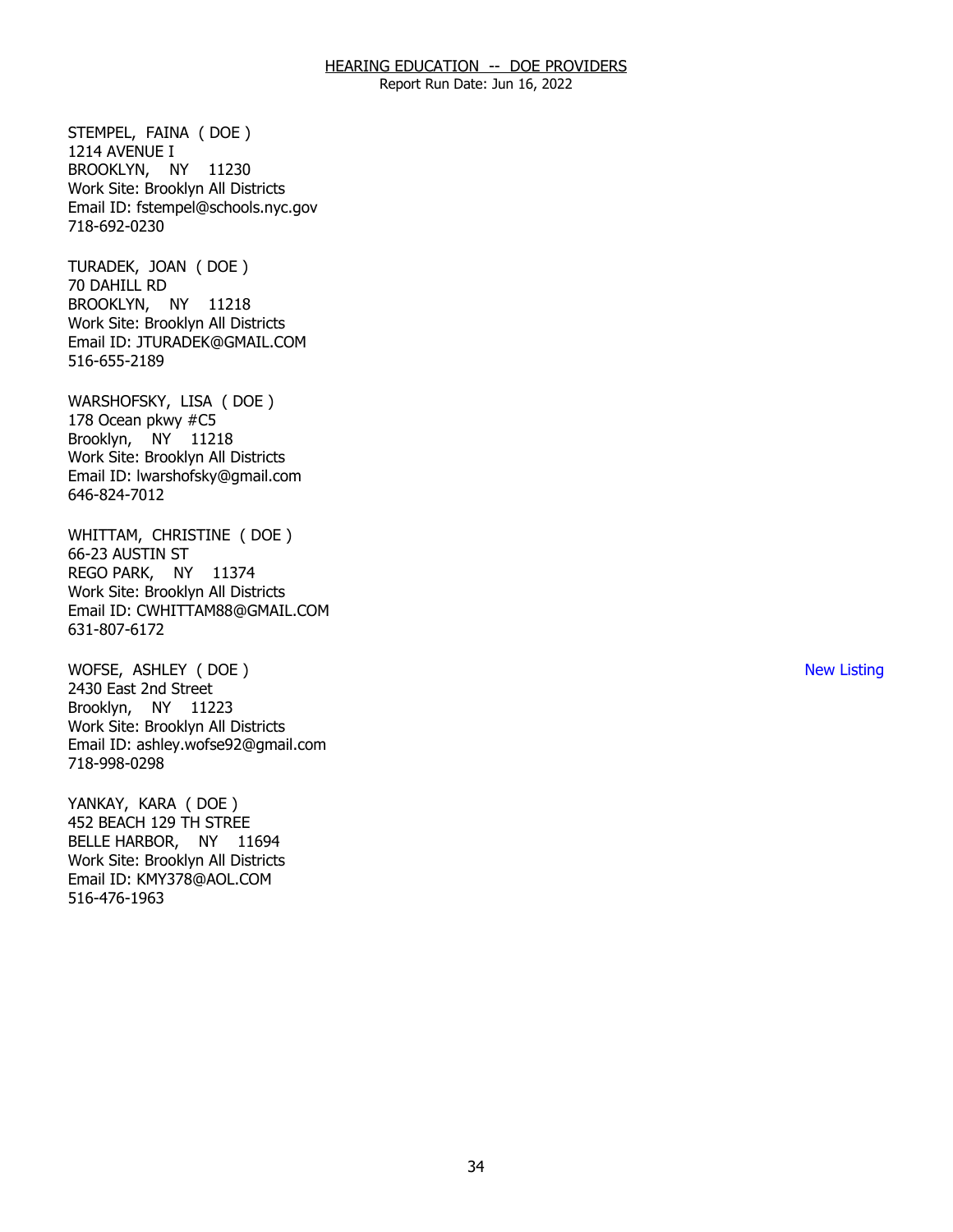Report Run Date: Jun 16, 2022

 Ozone Park, NY 11417 ANCHER, ROXANA ( DOE ) 96-25 Rockaway Blvd Work Site: Manhattan All Districts Email ID: [ancherroxana@gmail.com](mailto:ancherroxana@gmail.com) 347-731-1279

 FRANKLIN SQUARE, NY 11010 BAEZ, PENELOPE ( DOE ) 128 SCHERER BLVD Work Site: Manhattan All Districts Email ID: [penelopebaez1@gmail.com](mailto:penelopebaez1@gmail.com) 917-256-4224

 New York, NY 11414 BLAKELY, ALICIA ( DOE ) 342 East 65th Street APT 1RW Work Site: Manhattan All Districts Email ID: [ablakely13@gmail.com](mailto:ablakely13@gmail.com)  347-664-4703

 BRONX, NY 10462 CANTU, LISA ( DOE ) 36 METROPOLITAN OVAL Work Site: Manhattan All Districts Email ID: [lcantu@schools.nyc.gov](mailto:lcantu@schools.nyc.gov) 917-806-0726

 Sunnyside, NY 11104 DEL ROSARIO, MICHELLE ( DOE ) 43-22 45 Street Work Site: Manhattan All Districts Email ID: [mmaury05@yahoo.com](mailto:mmaury05@yahoo.com) 914-309-7355

 Bronx, NY 10463 GONZALEZ, DIANA ( DOE ) 511 West 232rd Street Work Site: Manhattan All Districts Email ID: [dgonzalez13@schools.nyc.gov](mailto:dgonzalez13@schools.nyc.gov) 917-665-7200

 ASTORIA, NY 11103 HALL, DAESHAWN ( DOE ) 30-69 47TH ST BSMT Work Site: Manhattan All Districts Email ID: [DJH2154@TC.COLUMBIA.EDU](mailto:DJH2154@TC.COLUMBIA.EDU) 518-364-5701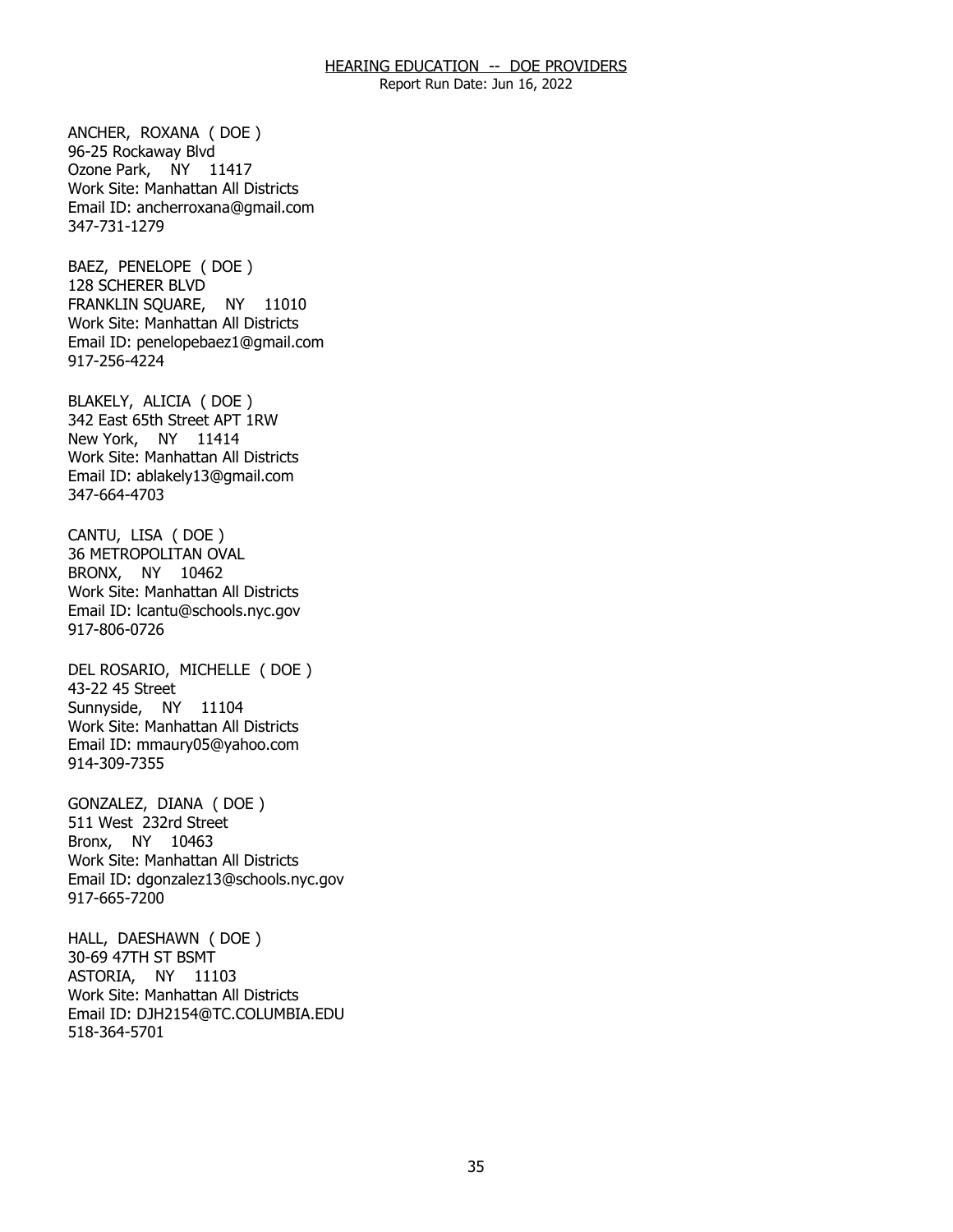Report Run Date: Jun 16, 2022

 BELLMORE, NY 11710 HELLER, EVIN ( DOE ) 2685 RACHEL STREET Work Site: Manhattan All Districts Email ID: [EVIN.HELLER@GMAIL.COM](mailto:EVIN.HELLER@GMAIL.COM) 917-952-2655

 FOREST HILLS, NY 11375 KEENAN, MEAGHAN ( DOE ) 68-20 SELFRIDGE ST Work Site: Manhattan All Districts Email ID: [MEAGHANKEENAN6@GMAIL.COM](mailto:MEAGHANKEENAN6@GMAIL.COM) 917-331-4670

 BROOKLYN, NY 11209 LEE, EVELYN ( DOE ) 618 81ST STREET Work Site: Manhattan All Districts Email ID: [ELEE015@GMAIL.COM](mailto:ELEE015@GMAIL.COM) 718-200-3392

LEE, RHONDA ( DOE ) 109-56 135 streeet South Ozone Park, NY 11420 Work Site: Manhattan All Districts Email ID: [rlee24@schools.nyc.gov](mailto:rlee24@schools.nyc.gov)  718-607-4753

 STATEN ISLAND, NY 10314 MARTINEZ-VASQUEZ, TRACEE ( DOE ) 301 CLINTON B FISKE AV Work Site: Manhattan All Districts Email ID: [TMS2173@TC.COLUMBIA.EDU](mailto:TMS2173@TC.COLUMBIA.EDU)  917-446-7077

 BRONX, NY 10471 NARANJO, NICHOLE ( DOE ) 4555 HENRY HUDSON PARK Work Site: Manhattan All Districts Email ID: [NIKKI\\_RAE78@YAHOO.COM](mailto:NIKKI_RAE78@YAHOO.COM)  718-551-2820

 WHITE PLAINS, NY 10605 REISS, FRUMA ( DOE ) 187 DAVIS AVE Work Site: Manhattan All Districts Email ID: [FRRKIN@AOL.COM](mailto:FRRKIN@AOL.COM)  917-748-5989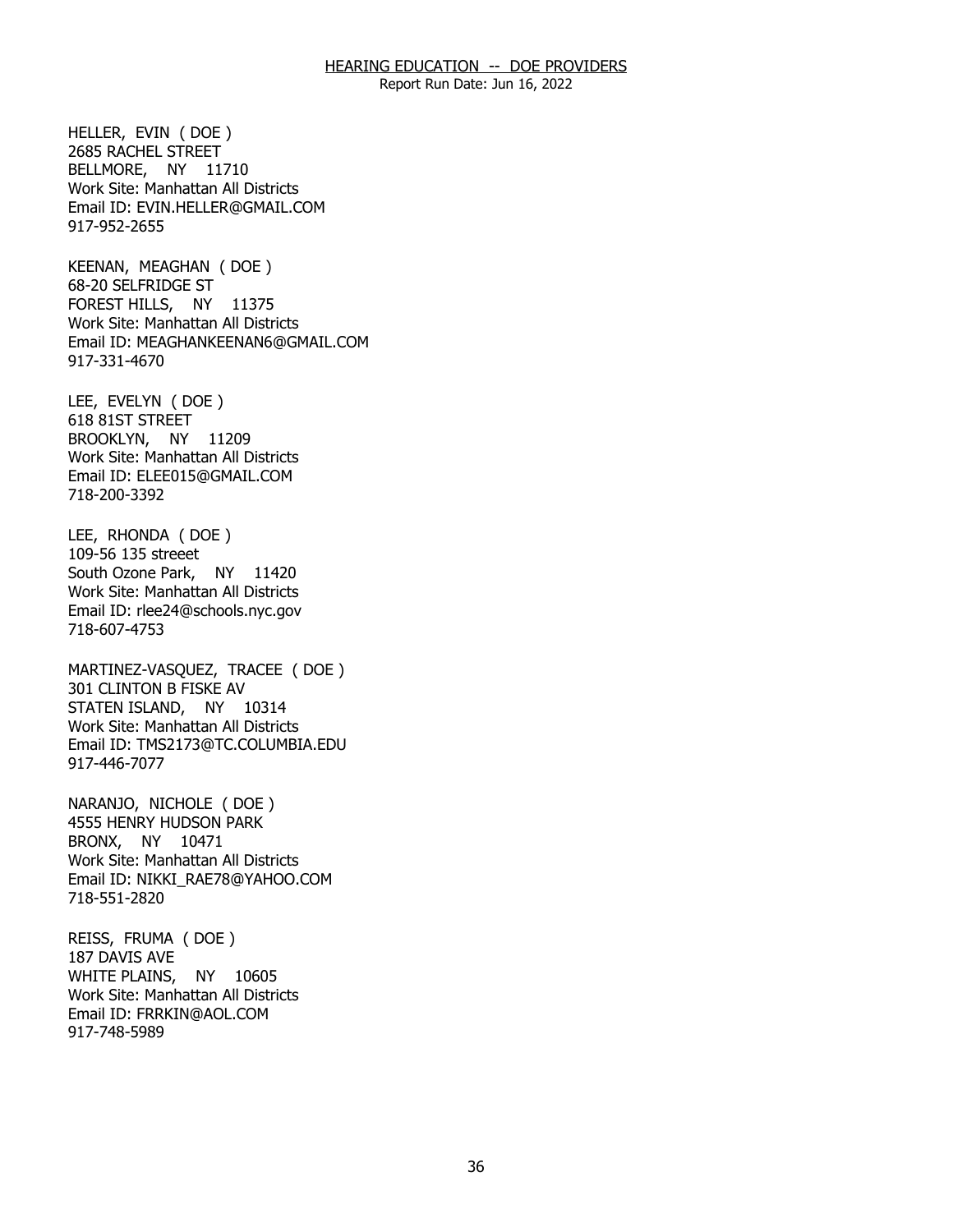Report Run Date: Jun 16, 2022

 PEARL RIVER, NY 10965 ROMAN, ERIN ( DOE ) 175 VIOLET DRIVE Work Site: Manhattan All Districts Email ID: [ERINROMAN@YMAIL.COM](mailto:ERINROMAN@YMAIL.COM)  908-868-7033

 BROOKLYN, NY 11218 TURADEK, JOAN ( DOE ) 70 DAHILL RD Work Site: Manhattan All Districts Email ID: [JTURADEK@GMAIL.COM](mailto:JTURADEK@GMAIL.COM)  516-655-2189

 REGO PARK, NY 11374 WHITTAM, CHRISTINE ( DOE ) 66-23 AUSTIN ST Work Site: Manhattan All Districts Email ID: [CWHITTAM88@GMAIL.COM](mailto:CWHITTAM88@GMAIL.COM)  631-807-6172

 NORTH BERGEN, NJ 07047 WILLIAMS, RHONDA ( DOE ) 8621 COLUMBIA AVENUE Work Site: Manhattan All Districts Email ID: [RWILIIIA18@SCHOOLS.NYC.GOV](mailto:RWILIIIA18@SCHOOLS.NYC.GOV) 201-868-4688

 WHITE PLAINS, NY 10605 WINSTON, MIRA ( DOE ) 6 BRYANT CRESCENT Work Site: Manhattan All Districts Email ID: [MIRAT18@GMAIL.COM](mailto:MIRAT18@GMAIL.COM) 646-641-2005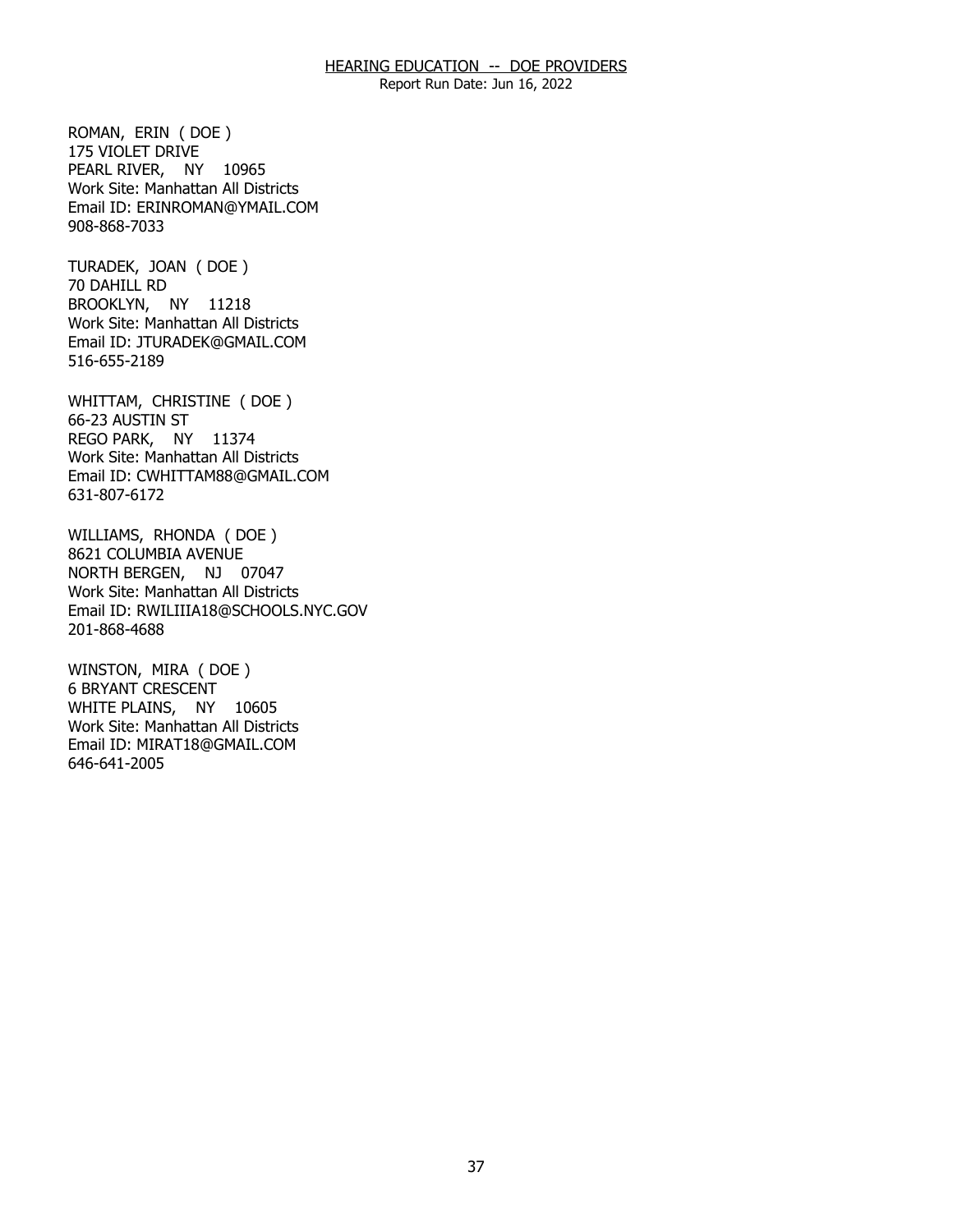Report Run Date: Jun 16, 2022

 Ozone Park, NY 11417 ANCHER, ROXANA ( DOE ) 96-25 Rockaway Blvd Work Site: Queens All Districts Email ID: [ancherroxana@gmail.com](mailto:ancherroxana@gmail.com) 347-731-1279

 FRANKLIN SQUARE, NY 11010 BAEZ, PENELOPE ( DOE ) 128 SCHERER BLVD Work Site: Queens All Districts Email ID: [penelopebaez1@gmail.com](mailto:penelopebaez1@gmail.com) 917-256-4224

 JAMAICA ESTATES, NY 11432 BIALI, ALICIA ( DOE ) 172-70 HIGHLAND AVE Work Site: Queens All Districts Email ID: [abiali@schools.nyc.gov](mailto:abiali@schools.nyc.gov) 347-683-2160

 MOUNTAINSIDE, NJ 07092 BRACERO, CATHERINE ( DOE ) 1263 CEDAR AVE Work Site: Queens All Districts Email ID: [CTEH2022@GMAIL.COM](mailto:CTEH2022@GMAIL.COM)  917-889-6868

 Sunnyside, NY 11104 DEL ROSARIO, MICHELLE ( DOE ) 43-22 45 Street Work Site: Queens All Districts Email ID: [mmaury05@yahoo.com](mailto:mmaury05@yahoo.com) 914-309-7355

 BROOKLYN, NY 11234 GATTO, ELIZABETH ( DOE ) 1519 EAST 66TH STREET Work Site: Queens All Districts Email ID: [egatto@schhools.nyc.gov](mailto:egatto@schhools.nyc.gov) 718-332-3272

 ASTORIA, NY 11103 HALL, DAESHAWN ( DOE ) 30-69 47TH ST BSMT Work Site: Queens All Districts Email ID: [DJH2154@TC.COLUMBIA.EDU](mailto:DJH2154@TC.COLUMBIA.EDU) 518-364-5701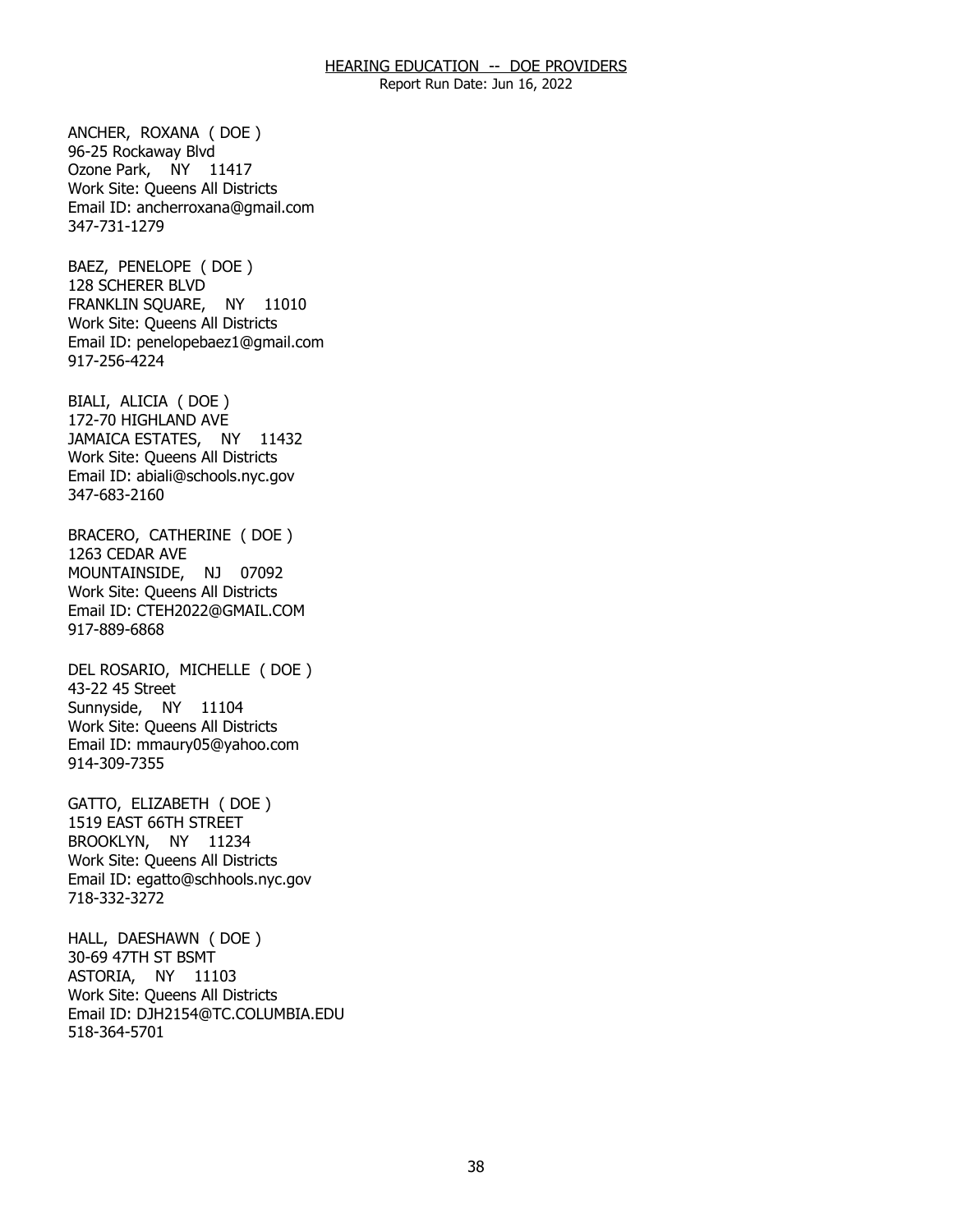Report Run Date: Jun 16, 2022

 FOREST HILLS, NY 11375 KEENAN, MEAGHAN ( DOE ) 68-20 SELFRIDGE ST Work Site: Queens All Districts Email ID: [MEAGHANKEENAN6@GMAIL.COM](mailto:MEAGHANKEENAN6@GMAIL.COM) 917-331-4670

NY 11420 LEE, RHONDA ( DOE ) 109-56 135 streeet South Ozone Park, Work Site: Queens All Districts Email ID: [rlee24@schools.nyc.gov](mailto:rlee24@schools.nyc.gov)  718-607-4753

 CENTRAL ISLIP, NY 11722 MARCHETTA, STEPHANIE ( DOE ) 179 ASHLEY COURT Work Site: Queens All Districts Email ID: [smarchetta@msn.com](mailto:smarchetta@msn.com)  516-727-0583

 Plainview, NY 11803 MORGENTHAL, SUSAN ( DOE ) 12 Eva Lane Work Site: Queens All Districts Email ID: [smorgenthal@schools.nyc.gov](mailto:smorgenthal@schools.nyc.gov) 516-933-4504

 WOODMERE, NY 11598 RABBANI, WENDY ( DOE ) 141 WOODMERE BLVD Work Site: Queens All Districts Email ID: [wendymadeline@hotmail.com](mailto:wendymadeline@hotmail.com)  917-517-2218

 WHITESTONE, NY 11357 RAPTIS, STAMATINA ( DOE ) 9-20 166 STREET Work Site: Queens All Districts Email ID: [RAPTIS33@GMAIL.COM](mailto:RAPTIS33@GMAIL.COM)  917-848-0735

 WEST ISLIP, NY 11795 SQUICCIARINI, MARY BETH ( DOE ) 308 ASTER RD Work Site: Queens All Districts Email ID: [mdeluca6@schools.nyc.gov](mailto:mdeluca6@schools.nyc.gov)  631-482-8950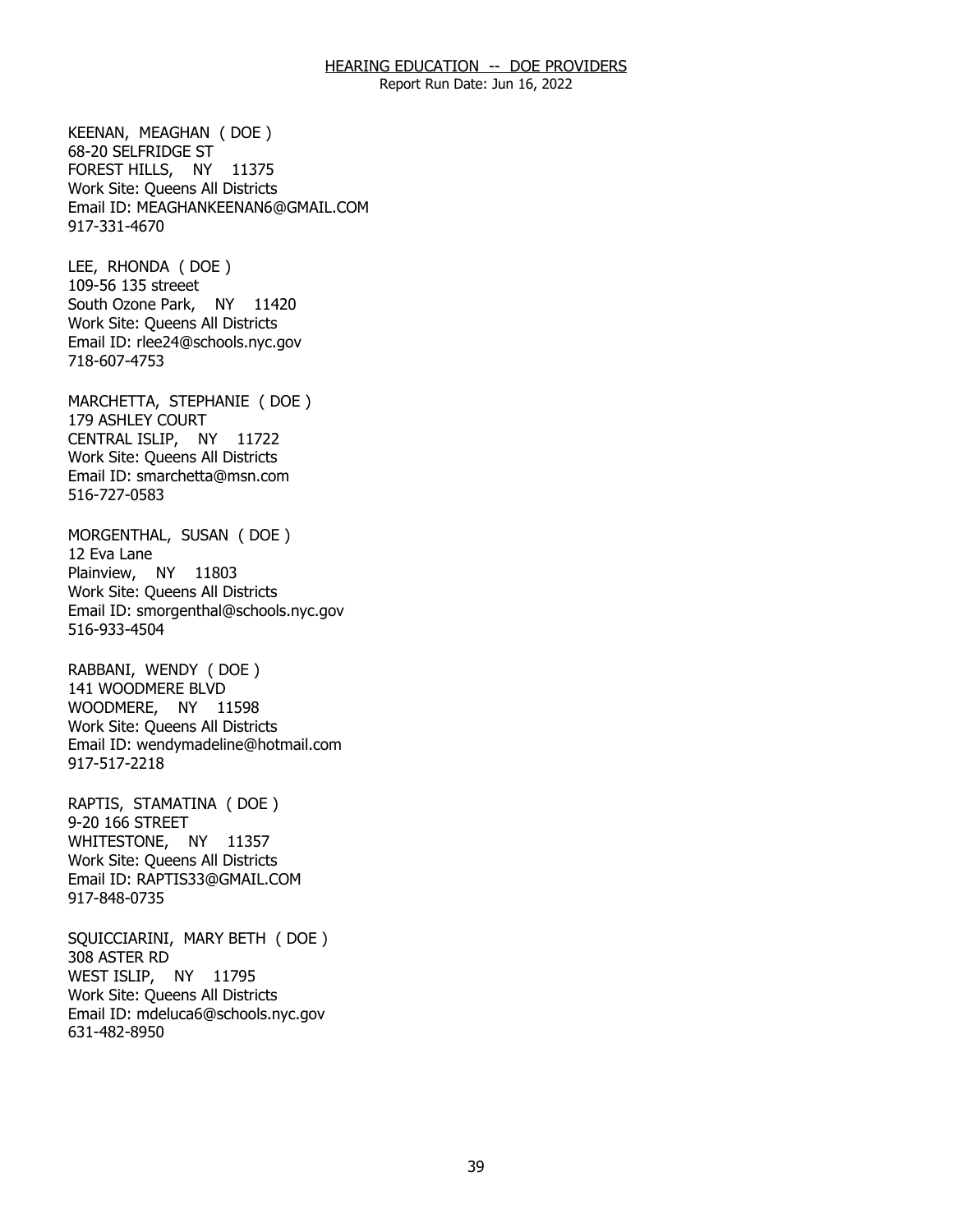Report Run Date: Jun 16, 2022

 HOWARDBEACH, NY 11414 TAYLOR, KIMBERLY ( DOE ) 151-31 88 STREET Work Site: Queens All Districts Email ID: [KIMBERLYTAYLOR18@YAHOO.COM](mailto:KIMBERLYTAYLOR18@YAHOO.COM) 718-386-4295

 MASPETH, NY 11378 WEINSTEIN, GRAZIA ( DOE ) 60-80 60TH ROAD Work Site: Queens All Districts Email ID: [gweinstein2@schools.nyc.gov](mailto:gweinstein2@schools.nyc.gov)  718-497-6827

 REGO PARK, NY 11374 WHITTAM, CHRISTINE ( DOE ) 66-23 AUSTIN ST Work Site: Queens All Districts Email ID: [CWHITTAM88@GMAIL.COM](mailto:CWHITTAM88@GMAIL.COM)  631-807-6172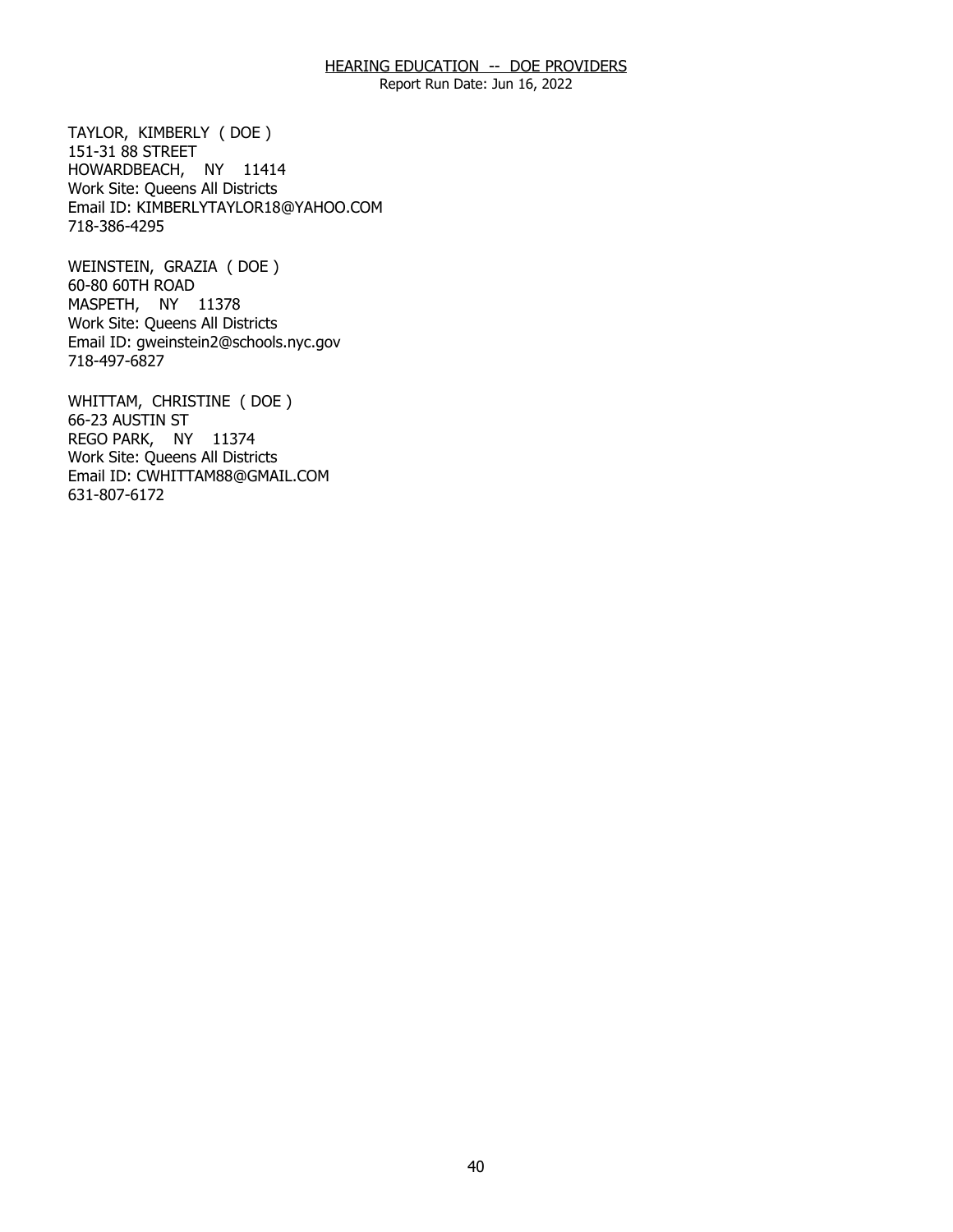Report Run Date: Jun 16, 2022

 SOUTH PLAINFIELD, NJ 07080 BATTISTA, JOSEPH ( DOE ) 115 DUNHAM AVENUE Work Site: Staten Island All Districts Email ID: [JOE61478@MSN.COM](mailto:JOE61478@MSN.COM)  917-697-0263

 STATEN ISLAND, NY 10308 CARISTO, SABRINA ( DOE ) 42 HOWTON AVE Work Site: Staten Island All Districts Email ID: [SAABQ@AOL.COM](mailto:SAABQ@AOL.COM) 917-769-4000

 STATEN ISLAND, NY 10307 CARSTEN, DENISE ( DOE ) 50 LAFAYETTE STREET Work Site: Staten Island All Districts Email ID: [ERDANI226@AOL.COM](mailto:ERDANI226@AOL.COM) 718-984-1047

 STATEN ISLAND, NY 10307 CLARE, DEE DEE ( DOE ) 38 CONNECTICUT STREET Work Site: Staten Island All Districts Email ID: [DClare@schools.nyc.gov](mailto:DClare@schools.nyc.gov)  718-948-3793

 HIGHLAND PARK, NJ 08904 DEUTSCH, GLORIA ( DOE ) 56 LAWRENCE AVE. Work Site: Staten Island All Districts Email ID: [FORSANG@JUNO.COM](mailto:FORSANG@JUNO.COM)  732-993-1984

 STATEN ISLAND, NY 10302 GALLO, JENNIFER ( DOE ) 274 WILLOWBROOK ROAD Work Site: Staten Island All Districts Email ID: [JENGALLO916@AOL.COM](mailto:JENGALLO916@AOL.COM) 718-605-0316

 STATEN ISLAND, NY 10309 PALUMBO KATZ, JANET ( DOE ) 115 ANTHONY STREET Work Site: Staten Island All Districts Email ID: [jnm430@aol.com](mailto:jnm430@aol.com)  718-608-0107